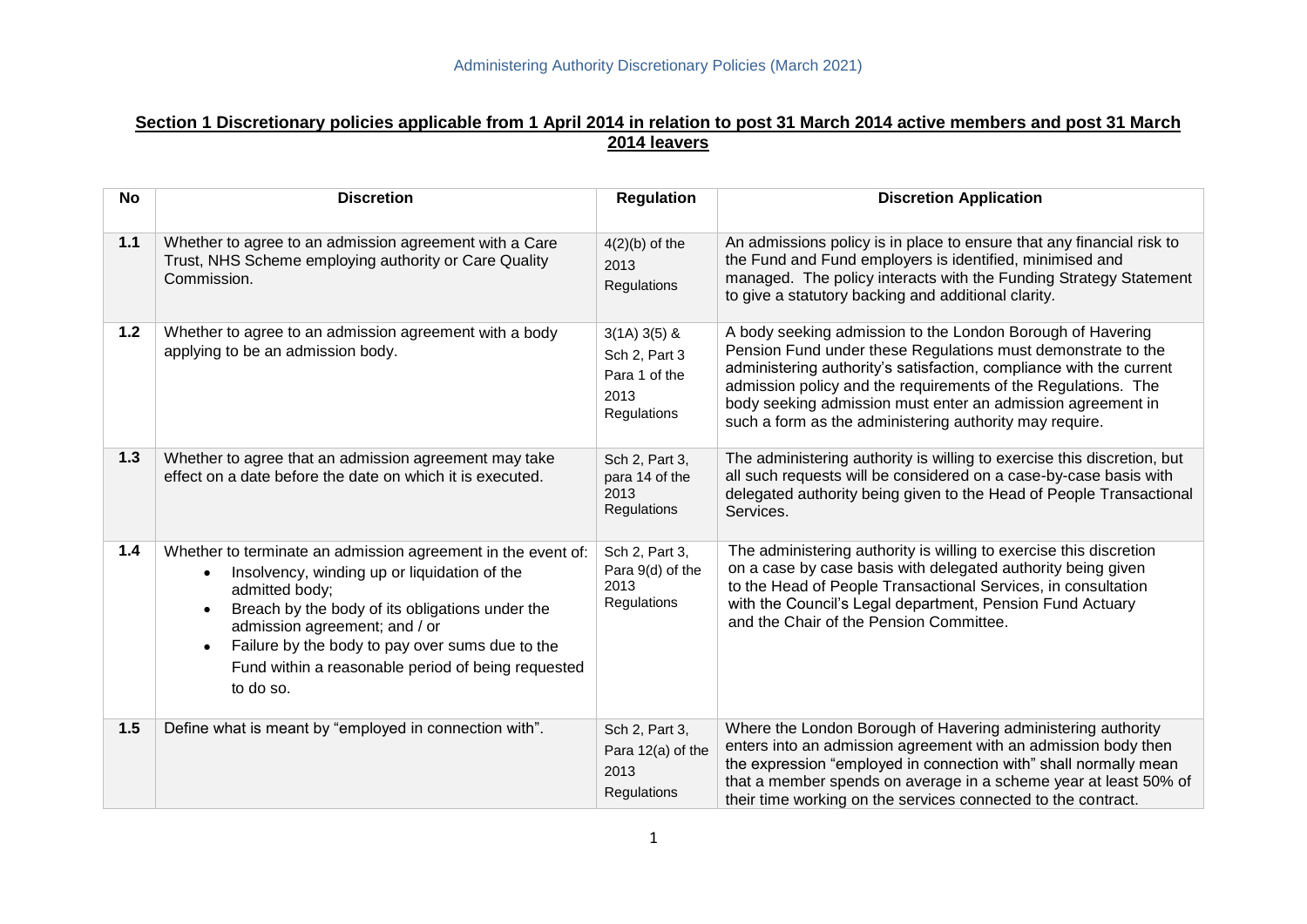| 1.6  | Whether to turn down a request to pay an APC/SCAPC over<br>a period of time where it would be impractical to allow such a<br>request (e.g. where the sum being paid is very small and<br>could be paid as a single payment).                                                                   | $16(1)$ of the<br>2013<br>Regulations                 | Delegated authority is given to the Head of People Transactional<br>Services to make a decision on a case by case basis.                                                                                                                                                                                                                                                                                                                                                                                                                                                                                                |
|------|------------------------------------------------------------------------------------------------------------------------------------------------------------------------------------------------------------------------------------------------------------------------------------------------|-------------------------------------------------------|-------------------------------------------------------------------------------------------------------------------------------------------------------------------------------------------------------------------------------------------------------------------------------------------------------------------------------------------------------------------------------------------------------------------------------------------------------------------------------------------------------------------------------------------------------------------------------------------------------------------------|
| 1.7  | Whether to require a satisfactory medical before agreeing to<br>an application to pay an APC/SCAPC.                                                                                                                                                                                            | 16(10) of the<br>2013<br>Regulations                  | Any member wishing to take out a contract to purchase additional<br>pension by payment of regular contributions shall first undergo a<br>medical at their own expense and provide a declaration, in the<br>format required by the Administering Authority, countersigned by<br>their General Practitioner. No medical shall be required if the<br>member is paying for the additional pension by means of a lump<br>sum payment.                                                                                                                                                                                        |
| 1.8  | Whether to turn down an application to pay an APC/SCAPC if<br>not satisfied that the member is in reasonably good health.                                                                                                                                                                      | $16(10)$ of the<br>2013<br>Regulations                | The declaration should confirm that the member is in reasonable<br>good health prior to being permitted to pay Additional Pension<br>Contributions.                                                                                                                                                                                                                                                                                                                                                                                                                                                                     |
| 1.9  | Decide to whom any AVC/SCAVC monies (including life<br>assurance monies) are to be paid on death of the member.                                                                                                                                                                                | $17(12)$ of the<br>2013<br>Regulations                | The decision is made on a case by case basis after referral by<br>the Pensions Projects and Contracts Manager to the Head of<br>People Transactional Services for agreement upon collection of<br>all the relevant facts. Where cases are contentious, the Head of<br>People Transactional Services may refer the decision to the<br>Pension Panel. Where an expression of wish form is in place this<br>will be taken into consideration. The London Borough of<br>Havering reserves the right to request sight of the Grant of<br>Probate or Letters of Administration and request an Executors<br>Account is opened. |
| 1.10 | A pension account may be kept in such form as the<br>Administering Authority considers appropriate.                                                                                                                                                                                            | $22(3)(c)$ of the<br>2013<br>Regulations              | The Administering Authority will decide the form in which pension<br>accounts are kept based on published information or best practice in<br>an efficient manner.                                                                                                                                                                                                                                                                                                                                                                                                                                                       |
| 1.11 | Where there are multiple ongoing employments, in the<br>absence of an election from the member within 12 months of<br>ceasing a concurrent employment, the administering authority<br>is to decide to which record the benefits from the ceased<br>concurrent employment should be aggregated. | $10(9)$ of the<br>Transitional<br>Regulations<br>2014 | Delegated authority is given to the Pensions Administration<br>Team to review on a case by case basis.<br>The ongoing employment most closely aligned to, or with the<br>longest likely lifespan will be selected.                                                                                                                                                                                                                                                                                                                                                                                                      |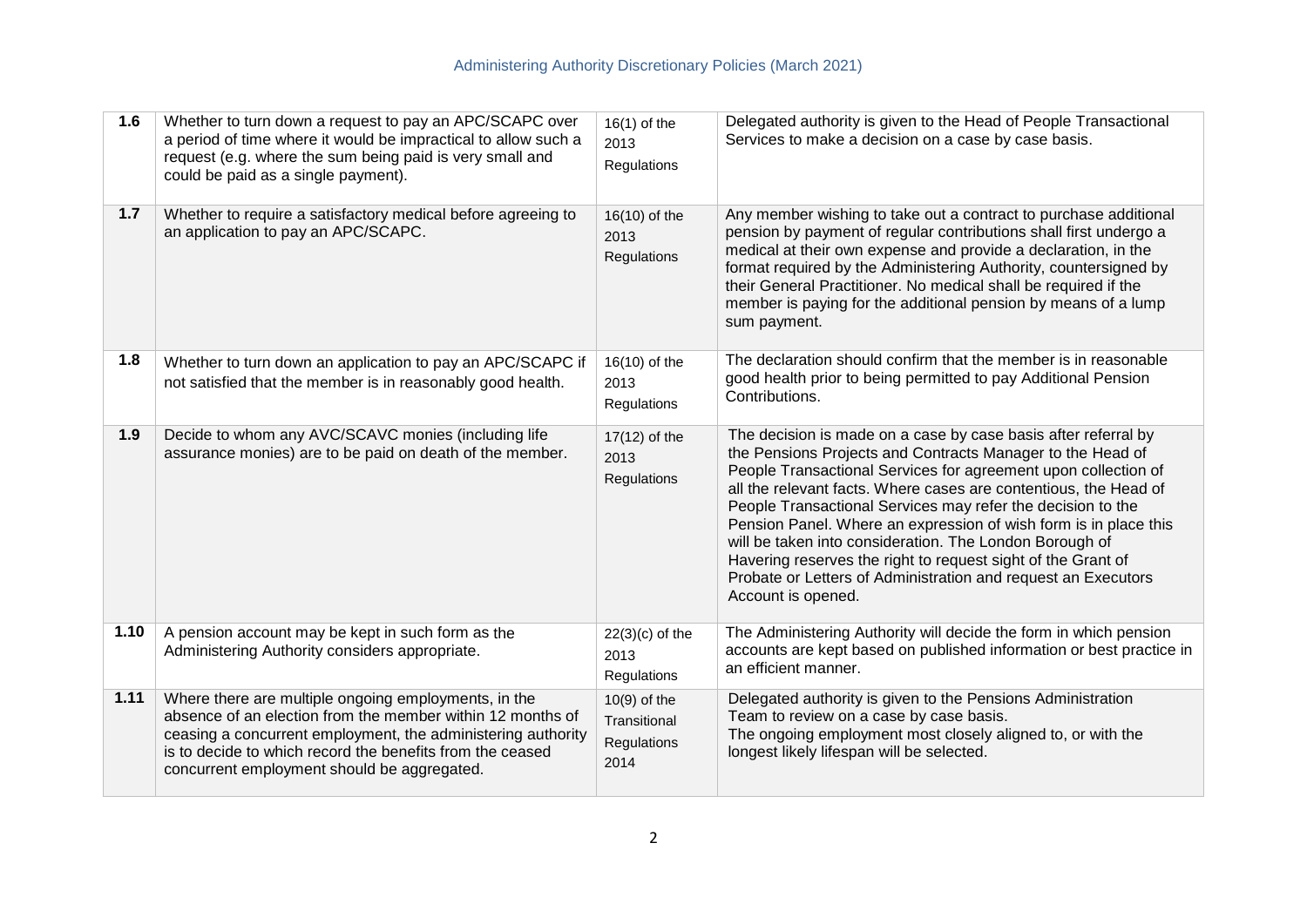| 1.12 | When a Scheme employer has exited the Fund, the<br>Administering Authority may agree to waive, in whole or<br>in part, the actuarial reduction on benefits paid on<br>flexible retirement.                                                                                                                                                                                                                                                                       | 30(8) of the<br>2013<br>Regulations                 | The appropriate policy of Havering Council as an employer will be<br>applied with delegated authority given to the Pensions Panel to<br>make a decision on a case by case basis.                                                                                                                                                                                             |
|------|------------------------------------------------------------------------------------------------------------------------------------------------------------------------------------------------------------------------------------------------------------------------------------------------------------------------------------------------------------------------------------------------------------------------------------------------------------------|-----------------------------------------------------|------------------------------------------------------------------------------------------------------------------------------------------------------------------------------------------------------------------------------------------------------------------------------------------------------------------------------------------------------------------------------|
| 1.13 | When a Scheme employer has exited the Fund, the<br>Administering Authority may agree to waive, in whole or<br>in part, the actuarial reduction on benefits payable if a<br>member voluntarily draws their pension, other than on<br>the grounds of flexible retirement, (where the member<br>only has post 31 March 14 membership).                                                                                                                              | $30(8)$ of the<br>2013<br>Regulations               | The appropriate policy of Havering Council as an employer will be<br>applied with delegated authority given to the Pensions Panel to<br>make a decision on a case by case basis.                                                                                                                                                                                             |
| 1.14 | Whether to require any strain on Fund costs to be paid "up<br>front" by an employer following payment of benefits under<br>Regulations 30(6) (flexible retirement), 30(7)<br>(redundancy/business efficiency), or the waiver (in whole or in<br>part) under 30(8) of any actuarial reduction that would<br>otherwise have been applied to benefits which a member<br>voluntarily draws before normal pension age or to benefits<br>drawn on flexible retirement. | 68(2) of the 2013<br>Regulations                    | The Administering Authority will require all strain costs to be paid by<br>employers in accordance with the Rates and Adjustment Certificate,<br>Funding Strategy Statement or Charging Policy and following<br>guidance produced by the fund actuary. Payment is required<br>immediately in the form of lump sum, unless otherwise authorised<br>by the Section 151 Officer |
| 1.15 | When a Scheme employer has exited the Fund, the<br>Administering Authority may consent to activate the<br>85 year rule for a member voluntarily drawing<br>benefits on or after age 55 and before age 60, (other<br>than on the grounds of flexible retirement).                                                                                                                                                                                                 | Sch 2 of the<br>Transitional<br>Regulations<br>2014 | The appropriate policy of Havering Council as an employer will be<br>applied with delegated authority given to the Pensions Panel to<br>make a decision on a case by case basis.                                                                                                                                                                                             |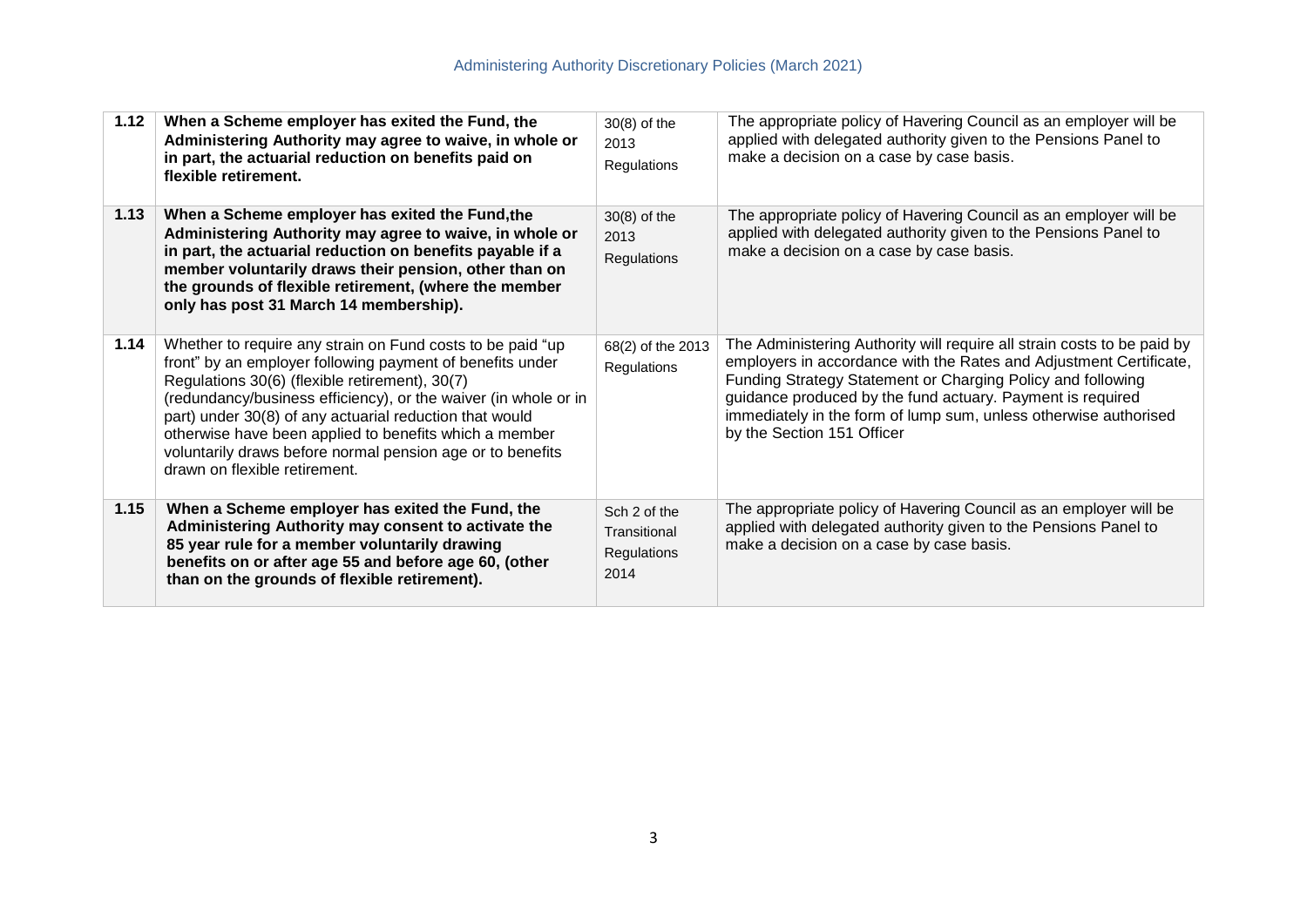|  | 1.16 | When a Scheme employer has exited the Fund, an<br>Administering Authority may agree to waive any<br>actuarial reduction for a member voluntarily drawing<br>benefits before normal pension age other than on the<br>grounds of flexible retirement (where the member has<br>both pre 1 April 2014 and post 31 March 2014<br>membership) on:<br>a) compassionate grounds (pre 1 April 2014<br>membership) and in whole or in part on any grounds<br>(post 31 March 2014 membership) if the member was<br>not in the Scheme before 1 October 2006,<br>b) compassionate grounds (pre 1 April 2014<br>membership) and in whole or in part on any grounds<br>(post 31 March 2014 membership) if the member was<br>in the Scheme before 1 October 2006, will not be 60<br>by 31 March 2016 and will not attain 60 between 1<br>April 2016 and 31 March 2020 inclusive,<br>c) compassionate grounds (pre 1 April 2016<br>membership) and in whole or in part on any grounds<br>(post 31 March 2016 membership) if the member was in<br>the Scheme before 1 October 2006 and will be 60 by 31<br><b>March 2016,</b><br>d) compassionate grounds (pre 1 April 2020<br>membership) and in whole or in part on any grounds<br>(post 31 March 2020 membership) if the member was<br>in the Scheme before 1 October 2006, will not be 60<br>by 31 March 2016 and will attain 60 between 1 April<br>2016 and 31 March 2020 inclusive. | $30(5)$ , $30A(5)$ of<br>the Benefits<br>Regulations<br>2007 & 3(1) &<br>Schedule 2,<br>para2(a) of the<br>Transitional<br><b>Regulations</b><br>2014 | The appropriate policy of Havering Council as an employer will be<br>applied with delegated authority given to the Pensions Panel to<br>make a decision on a case by case basis. |
|--|------|-------------------------------------------------------------------------------------------------------------------------------------------------------------------------------------------------------------------------------------------------------------------------------------------------------------------------------------------------------------------------------------------------------------------------------------------------------------------------------------------------------------------------------------------------------------------------------------------------------------------------------------------------------------------------------------------------------------------------------------------------------------------------------------------------------------------------------------------------------------------------------------------------------------------------------------------------------------------------------------------------------------------------------------------------------------------------------------------------------------------------------------------------------------------------------------------------------------------------------------------------------------------------------------------------------------------------------------------------------------------------------------------------------------------------|-------------------------------------------------------------------------------------------------------------------------------------------------------|----------------------------------------------------------------------------------------------------------------------------------------------------------------------------------|
|--|------|-------------------------------------------------------------------------------------------------------------------------------------------------------------------------------------------------------------------------------------------------------------------------------------------------------------------------------------------------------------------------------------------------------------------------------------------------------------------------------------------------------------------------------------------------------------------------------------------------------------------------------------------------------------------------------------------------------------------------------------------------------------------------------------------------------------------------------------------------------------------------------------------------------------------------------------------------------------------------------------------------------------------------------------------------------------------------------------------------------------------------------------------------------------------------------------------------------------------------------------------------------------------------------------------------------------------------------------------------------------------------------------------------------------------------|-------------------------------------------------------------------------------------------------------------------------------------------------------|----------------------------------------------------------------------------------------------------------------------------------------------------------------------------------|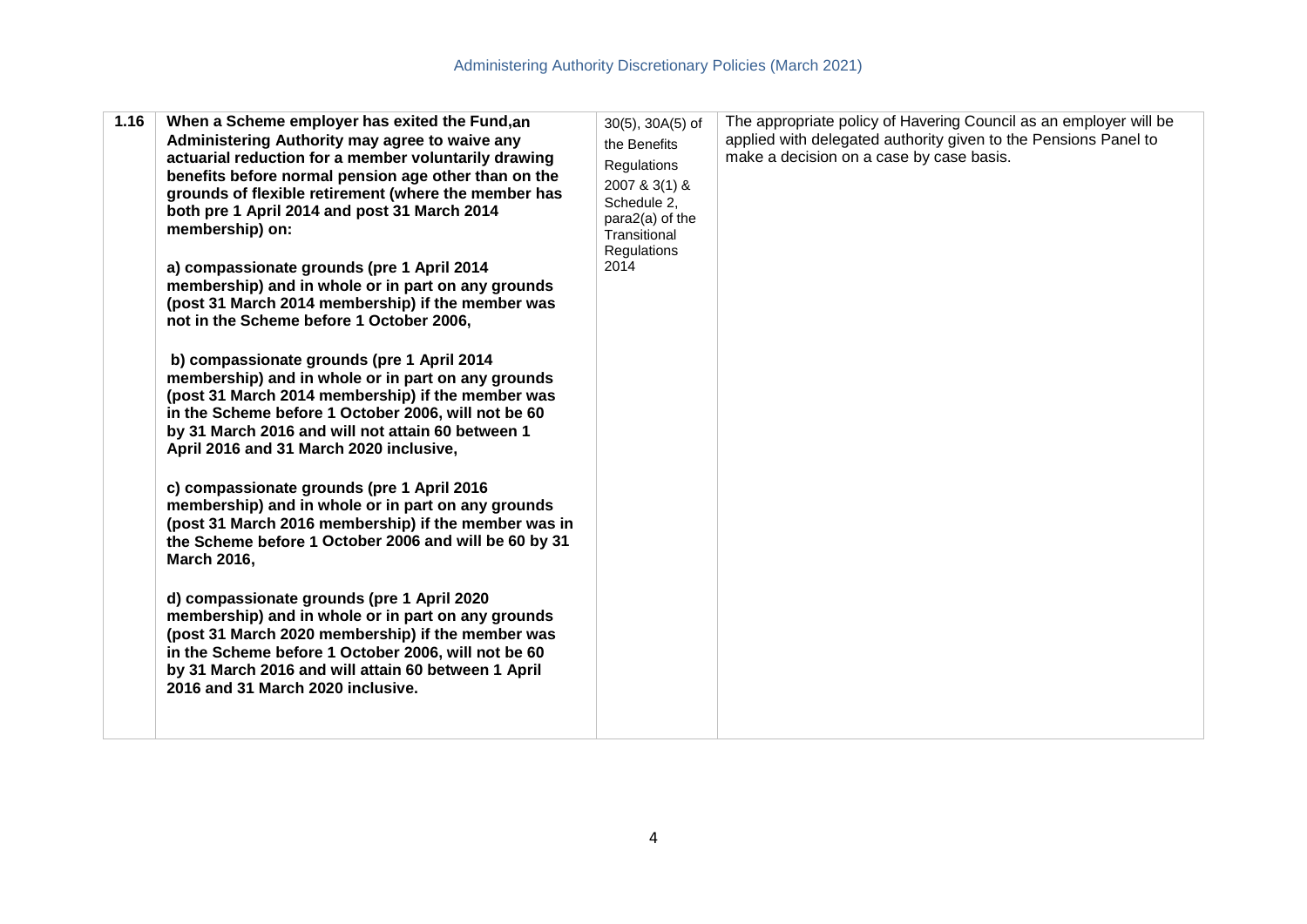| 1.17 | Whether to require any strain on Fund costs to be paid "up<br>front" by employing authority if the employing authority<br>"switches on" the 85 year rule for a member voluntarily<br>retiring (other than flexible retirement) prior to age 60, or<br>waives an actuarial reduction on compassionate grounds<br>under TPSch 2, para 2(1).                                                                                                                                                                                                                                                                                                                                                                                                                                                                                                                                                                                                                  | Schedule 2, para<br>$2(3)$ of the<br>Transitional<br>Regulations<br>2014 | The Administering Authority will require all strain costs to be paid by<br>employers in accordance with the Rates and Adjustment Certificate,<br>Funding Strategy Statement or Charging Policy and following<br>guidance produced by the fund actuary. Payment is required<br>immediately in the form of lump sum, unless otherwise authorised<br>by the Section 151 Officer.                                                                                                                                                                                                                                                                                                                                                                                                                                                |
|------|------------------------------------------------------------------------------------------------------------------------------------------------------------------------------------------------------------------------------------------------------------------------------------------------------------------------------------------------------------------------------------------------------------------------------------------------------------------------------------------------------------------------------------------------------------------------------------------------------------------------------------------------------------------------------------------------------------------------------------------------------------------------------------------------------------------------------------------------------------------------------------------------------------------------------------------------------------|--------------------------------------------------------------------------|------------------------------------------------------------------------------------------------------------------------------------------------------------------------------------------------------------------------------------------------------------------------------------------------------------------------------------------------------------------------------------------------------------------------------------------------------------------------------------------------------------------------------------------------------------------------------------------------------------------------------------------------------------------------------------------------------------------------------------------------------------------------------------------------------------------------------|
| 1.18 | Whether to extend the time limits within which a member<br>must give notice of the wish to draw benefits before normal<br>pension age or upon flexible retirement.                                                                                                                                                                                                                                                                                                                                                                                                                                                                                                                                                                                                                                                                                                                                                                                         | 32(7) of the<br>2013<br>Regulations                                      | Delegated authority is given to the Pensions Administration Team to<br>make a decision on whether to agree to an extension of the time<br>limits in each individual case depending on the circumstances.                                                                                                                                                                                                                                                                                                                                                                                                                                                                                                                                                                                                                     |
| 1.19 | Decide whether to trivially commute a member's pension<br>under section 166 of the Finance Act 2004 (includes pension<br>credit members where the effective date of the Pension<br>Sharing Order is after 31 March 2014 and the debited<br>member had some post 31 March 2014 membership of the<br>2014 Scheme).<br>Decide whether to trivially commute a lump sum death<br>benefit under section 168 of the Finance Act 2004.<br>Decide whether to pay a commutation payment under<br>regulations 6 (payment after relevant accretion), 11 (de<br>minimis rule for pension schemes) or 12 (payments by larger<br>pension schemes) of the Registered Pension Schemes<br>(Authorised Payments) Regulations 2009 (excludes survivor<br>pensions and includes pension credit members where the<br>effective date of the Pension Sharing Order is after 31 March<br>2014 and the debited member had some post 31 March<br>2014 membership of the 2014 Scheme). | $34(1)(a)$ , (b) & (c)<br>of the 2013<br>Regulations                     | Where the pension in payment is of such an amount* that when<br>commuted to a single lump sum and the conditions are within<br>those laid down in the Finance Act to allow such a payment<br>without any tax charge being imposed on the fund, the capital<br>value of the pension will be paid where the member makes a<br>positive election. Where no election is received delegated<br>authority is given to the Head of People Transactional Services<br>to make a decision on a case by case basis.<br>*The current limits under the Finance Act 2004 are a total pension pot of less<br>than £30,000 across all pensions savings.<br>The current limit under the Registered Pension Schemes (Authorised<br>Payments) Regulations 2009 is a commutation lump sum of less than £10,000<br>to extinguish all liabilities. |
| 1.20 | Approve medical advisors used by employers (for ill health<br>benefits).                                                                                                                                                                                                                                                                                                                                                                                                                                                                                                                                                                                                                                                                                                                                                                                                                                                                                   | 36(3) of the<br>2013<br>Regulations                                      | A medical practitioner who confirms in writing to the employer that<br>they are appropriately qualified and who has been approved for that<br>purpose by the Employer to make any decision made regarding ill<br>health will be deemed to be approved by the Administering<br>Authority.                                                                                                                                                                                                                                                                                                                                                                                                                                                                                                                                     |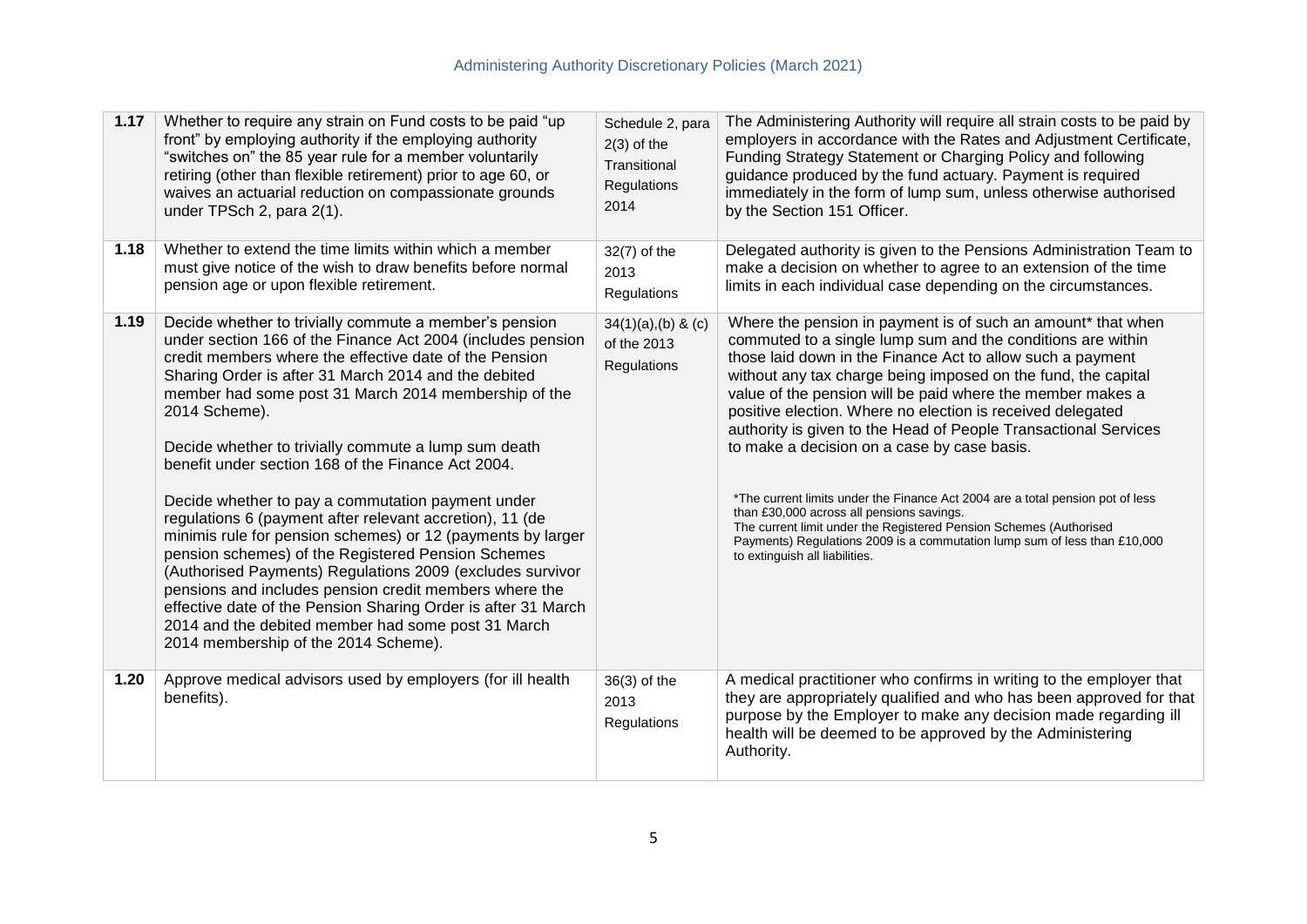| 1.21 | When a Scheme employer has exited the Fund, an<br>Administering Authority may agree to use a certificate<br>produced by an IRMP under the 2008 Scheme for the<br>purposes of making an ill health determination under the<br>2014 Scheme.                                                                                                                                                            | $12(6)$ of the<br>Transitional<br>Regulations<br>2014                                          | Delegated authority is given to the Head of People Transactional<br>Services to make a decision on a case by case basis.                                                                                                                                                                                                                                                                                                                                                                                                                                                                                                                   |
|------|------------------------------------------------------------------------------------------------------------------------------------------------------------------------------------------------------------------------------------------------------------------------------------------------------------------------------------------------------------------------------------------------------|------------------------------------------------------------------------------------------------|--------------------------------------------------------------------------------------------------------------------------------------------------------------------------------------------------------------------------------------------------------------------------------------------------------------------------------------------------------------------------------------------------------------------------------------------------------------------------------------------------------------------------------------------------------------------------------------------------------------------------------------------|
| 1.22 | When a Scheme employer has exited the Fund, the<br>Administering Authority shall decide whether a deferred<br>beneficiary meets the criteria of being permanently incapable<br>of carrying out their former job because of ill health and are<br>also unlikely to be capable of undertaking gainful employment<br>before normal pensionable age or for at least three years,<br>whichever is sooner. | 38(3) of the<br>2013<br>Regulations                                                            | The appropriate policy of Havering Council as an employer will be<br>applied with delegated authority given to the Pensions Panel to<br>make a decision on a case by case basis.                                                                                                                                                                                                                                                                                                                                                                                                                                                           |
| 1.23 | When a Scheme employer has exited the Fund the<br>Administering Authority shall decide whether a suspended ill<br>health Tier 3 member is unlikely to be capable of undertaking<br>gainful employment before normal pension age because of ill<br>health.                                                                                                                                            | 38(6) of the<br>2013<br>Regulations                                                            | The appropriate policy of Havering Council as an employer will be<br>applied with delegated authority given to the Pensions Panel to<br>make a decision on a case by case basis.                                                                                                                                                                                                                                                                                                                                                                                                                                                           |
| 1.24 | Decide to whom death grant is paid.                                                                                                                                                                                                                                                                                                                                                                  | 17 of the<br>Transitional<br>Regulations<br>2014<br>& 40,43 & 46<br>of the 2013<br>Regulations | The decision as to the beneficiary is made on a case by case basis<br>after referral by the Pensions Projects and Contracts Manager to the<br>Head of People Transactional Services for agreement upon<br>collection of all the relevant facts. Where cases are contentious, the<br>Head of People Transactional Services may refer the decision to the<br>Pension Panel. Where an expression of wish form is in place this<br>will be taken into consideration. The London Borough of Havering<br>reserves the right to request sight of the Grant of Probate or Letters<br>of Administration and request an Executors Account is opened. |
| 1.25 | Decide, in the absence of an election from the member,<br>which benefit is to be paid where the member would be<br>entitled to a benefit under two or more regulations in respect<br>of the same period of Scheme membership.                                                                                                                                                                        | 49 of the 2013<br>Regulations                                                                  | The benefits entitlement that yields the highest overall level of<br>benefits for the member will be awarded                                                                                                                                                                                                                                                                                                                                                                                                                                                                                                                               |
| 1.26 | Whether to set up a separate admission agreement fund.                                                                                                                                                                                                                                                                                                                                               | 54 of the 2013<br>Regulations                                                                  | No action will be taken in respect of this provision without prior<br>discussions between officers and the fund actuary. Any proposal to<br>set up a fund will be submitted to the Fund's Pension Committee.                                                                                                                                                                                                                                                                                                                                                                                                                               |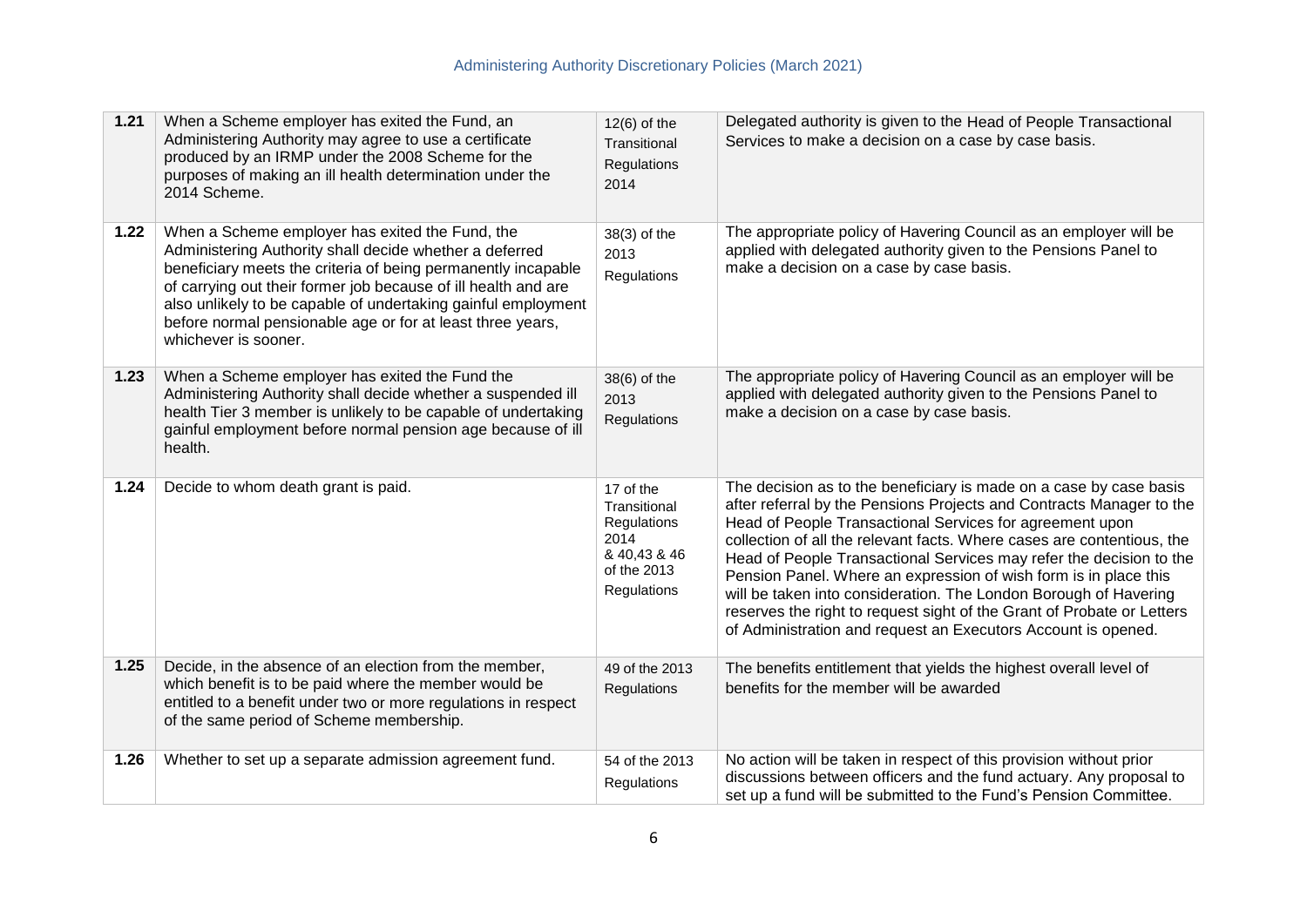| 1.27 | An Administering Authority must prepare a governance<br>policy stating whether the administering authority<br>delegates their function, or part of their function, in<br>relation to maintaining the Pension Fund to a committee,<br>a sub-committee or an officer of the administering<br>authority and, if they do so delegate, state<br>the frequency of any committee or sub-<br>$\bullet$<br>committee meetings;<br>the terms, structure and operational<br>$\bullet$<br>procedures appertaining to the delegation;<br>whether representatives of employing<br>$\bullet$<br>authorities or members are included and, if so,<br>whether they have voting rights.<br>The policy must also state<br>the extent to which a delegation, or the absence<br>$\bullet$<br>of a delegation, complies with any Secretary of<br>State guidance and, to the extent it does not<br>comply, state the reasons for not complying,<br>and<br>the terms, structure and operational procedures<br>appertaining to the local Pensions Board. | 55 of the 2013<br>Regulations | The Governance Compliance Statement is prepared, maintained<br>and published in accordance with the Regulations and having regard<br>to appropriate advice. A copy is available on the Havering website                                                                                                                    |
|------|--------------------------------------------------------------------------------------------------------------------------------------------------------------------------------------------------------------------------------------------------------------------------------------------------------------------------------------------------------------------------------------------------------------------------------------------------------------------------------------------------------------------------------------------------------------------------------------------------------------------------------------------------------------------------------------------------------------------------------------------------------------------------------------------------------------------------------------------------------------------------------------------------------------------------------------------------------------------------------------------------------------------------------|-------------------------------|----------------------------------------------------------------------------------------------------------------------------------------------------------------------------------------------------------------------------------------------------------------------------------------------------------------------------|
| 1.28 | Decide on Funding Strategy for inclusion in funding<br>strategy statement.                                                                                                                                                                                                                                                                                                                                                                                                                                                                                                                                                                                                                                                                                                                                                                                                                                                                                                                                                     | 58 of the 2013<br>Regulations | The Funding Strategy Statement is regularly revised and reviewed<br>in consultation with the fund's actuarial advisers. A copy is available<br>on the Havering website.                                                                                                                                                    |
| 1.29 | Whether to have a written pensions administration strategy<br>and, if so, the matters it should include.                                                                                                                                                                                                                                                                                                                                                                                                                                                                                                                                                                                                                                                                                                                                                                                                                                                                                                                       | 59 of the 2013<br>Regulations | In view of the forthcoming recommendations by the Scheme<br>Advisory Board and the Havering Local Pensions Board, a Pensions<br>Administration Strategy will be prepared, maintained and published.<br>This will set out the performance standards expected of the Fund,<br>its scheme employers and the payroll services. |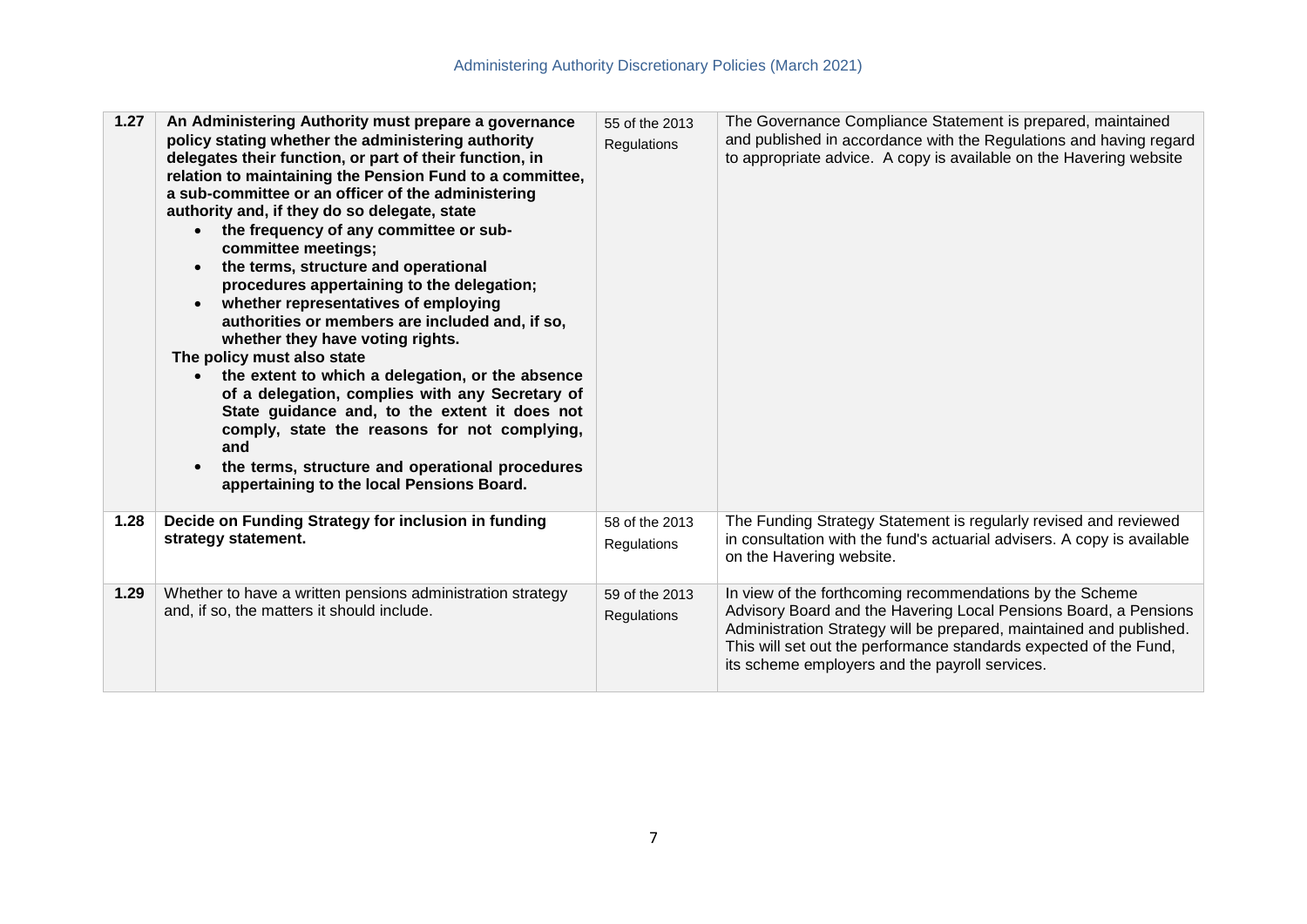| 1.30 | Communication policy must set out the policy on provision of<br>information and publicity to, and communicating with,<br>members, representatives of members, prospective members<br>and Scheme employers; the format, frequency and method of<br>communications; and the promotion of the Scheme to<br>prospective members and their employers. | 61 of the 2013<br><b>Regulations</b>                                             | The Communications Policy is reviewed every three years and<br>updates are reported to the Pensions Committee for approval.<br>The Communication Policy is available on the Havering website                                                                                                                                                                                                                            |
|------|--------------------------------------------------------------------------------------------------------------------------------------------------------------------------------------------------------------------------------------------------------------------------------------------------------------------------------------------------|----------------------------------------------------------------------------------|-------------------------------------------------------------------------------------------------------------------------------------------------------------------------------------------------------------------------------------------------------------------------------------------------------------------------------------------------------------------------------------------------------------------------|
| 1.31 | Whether to extend the period beyond 6 months from the date<br>an employer ceases to be a scheme employer, by which to<br>pay an exit credit.                                                                                                                                                                                                     | 64(2ZA) of the<br>2013<br>Regulations                                            | With the agreement of the exiting employer, the Administering<br>Authority may extend the time period of the payment of an exit credit<br>where it is not reasonably practicable for the Administering Authority<br>to make payment within this timescale. Delegated authority is given<br>to Head of Pensions and Treasury to make a decision on a case by<br>case basis, taking advice from the relevant specialists. |
| 1.32 | Whether to suspend (by way of issuing a suspension notice),<br>for up to 3 years, an employer's obligation to pay an exit<br>payment where the employer is again likely to have active<br>members within the specified period of suspension.                                                                                                     | $64(2A)$ of the<br>2013<br>Regulations                                           | Delegated Authority is given to the Head of Pensions and Treasury<br>to make a decision on a case by case basis, taking into account<br>advice from relevant specialists.                                                                                                                                                                                                                                               |
| 1.33 | Whether to obtain revision of a Scheme employer's<br>contribution rate if there are circumstances which make it<br>likely a Scheme employer will become an exiting employer.                                                                                                                                                                     | $64(4)$ of the<br>2013<br>Regulations                                            | A certificate specifying the employer's revised contribution rate will<br>be obtained where it appears to be justified taking account of advice<br>provided by the Fund actuary, all relevant circumstances relating to<br>the employer and any conditions contained within the rates and<br>adjustments certificate issued at the last valuation of the Fund.                                                          |
| 1.34 | Decide the frequency of payments to be made to the Fund by<br>employers and whether to make an admin charge.<br>Decide the form and frequency of information to accompany<br>payment to the Fund.                                                                                                                                                | 69 of the 2013<br>Regulations                                                    | This will be on a monthly basis, payment to be received by the 22 <sup>nd</sup><br>day of the month following deduction from pay (the 19th day if paid<br>by cheque) with the form and statement to accompany the<br>payments in the format specified to employers at the start of each<br>scheme year.                                                                                                                 |
| 1.35 | Whether to issue an employer with notice to recover additional<br>costs incurred as a result of the employer's level of<br>performance.                                                                                                                                                                                                          | 70 of the 2013<br>Regulations & 22<br>of the<br>Transitional<br>Regulations 2014 | In line with the published Charging Policy and any future Pension<br>Administration Strategy, the Administering Authority will make use of<br>this provision to charge employers for persistently not meeting their<br>liabilities and delegated authority is given to the Head of People<br>Transactional Services to make a decision on a case by case basis.                                                         |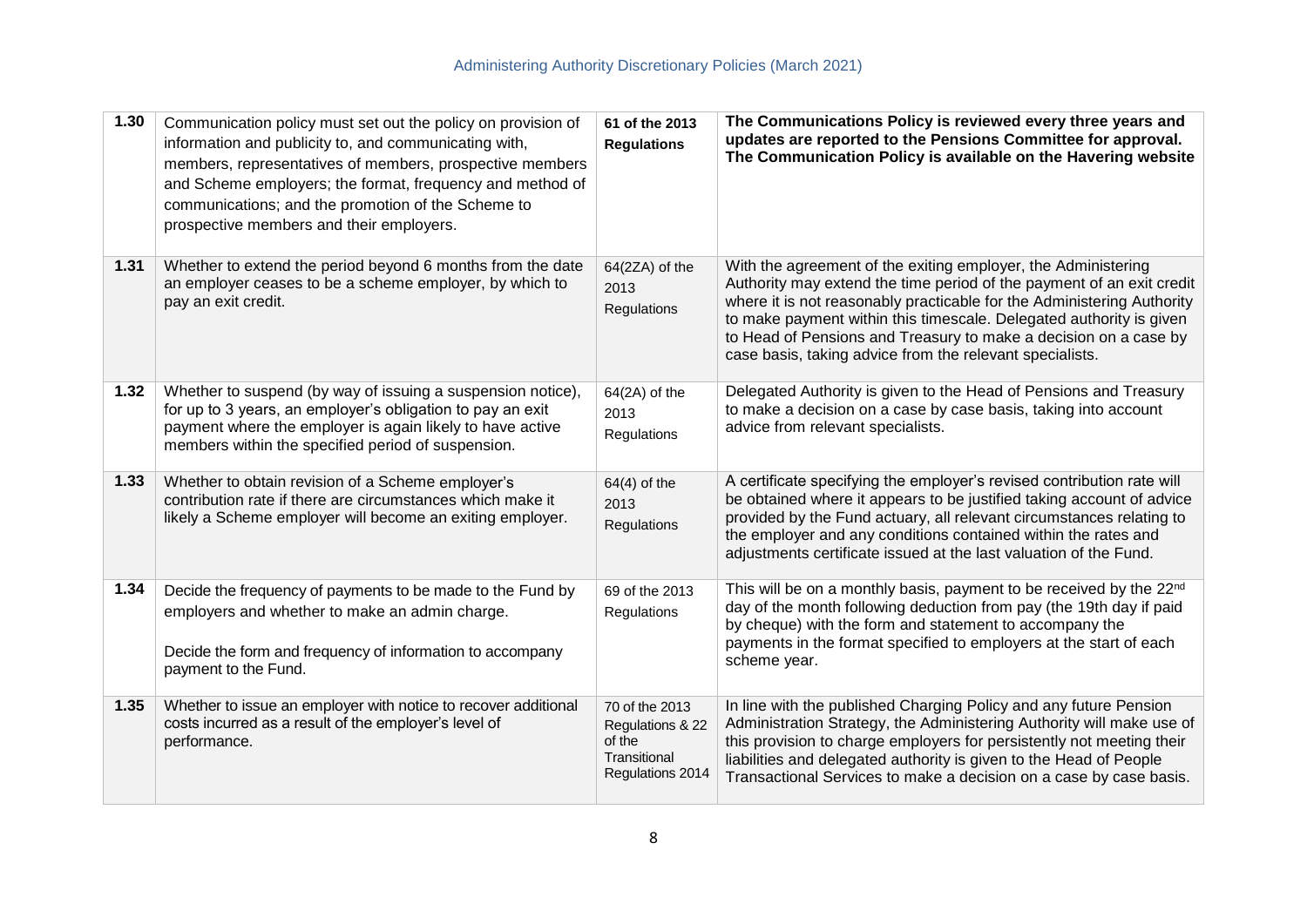| 1.36 | Whether to charge interest on payments by employers which<br>are overdue                                                                                                                                                                                                                                                                                                                                                                                       | 71(1) of the 2013<br>Regulations                                                               | In line with the published Charging Policy and any future Pension<br>Administration Strategy, the Administering Authority may make use<br>of this provision to charge interest to employers when payments are<br>overdue by more than one month. Delegated authority is given to<br>the Head of People Transactional Services to make a decision on a<br>case by case basis.                                                                                                                                                                                                                                                          |
|------|----------------------------------------------------------------------------------------------------------------------------------------------------------------------------------------------------------------------------------------------------------------------------------------------------------------------------------------------------------------------------------------------------------------------------------------------------------------|------------------------------------------------------------------------------------------------|---------------------------------------------------------------------------------------------------------------------------------------------------------------------------------------------------------------------------------------------------------------------------------------------------------------------------------------------------------------------------------------------------------------------------------------------------------------------------------------------------------------------------------------------------------------------------------------------------------------------------------------|
| 1.37 | Decide procedure to be followed by the admin authority when<br>exercising stage two Internal Disputes Resolution Procedure<br>functions and decide the manner in which those functions are to<br>be exercised.                                                                                                                                                                                                                                                 | $76(4)$ of the<br>2013<br>Regulations                                                          | Delegated authority is given to the Pensions Panel to make a<br>decision on a case by case basis and following the procedure in the<br>published IDRP policy.                                                                                                                                                                                                                                                                                                                                                                                                                                                                         |
| 1.38 | Whether administering authority should appeal against<br>employer decision (or lack of a decision).                                                                                                                                                                                                                                                                                                                                                            | 79(2) of the 2013<br>Regulations                                                               | Delegated authority is given to the Pensions Panel to make a<br>decision on a case by case basis.                                                                                                                                                                                                                                                                                                                                                                                                                                                                                                                                     |
| 1.39 | Specify the information to be supplied by employers (who have<br>made a stage 1 IDRP determination) to enable the<br>administering authority to discharge its functions.                                                                                                                                                                                                                                                                                       | 80(1)(b) of the<br>2013 Regulations<br>&<br>$22(1)$ of the<br>Transitional<br>Regulations 2014 | In line with any future Pensions Administration Strategy, having<br>regard to regulatory requirements and best practice. Where required<br>delegated authority is given to the Head of People Transactional<br>Services to make a decision on a case by case basis.                                                                                                                                                                                                                                                                                                                                                                   |
| 1.40 | Whether to pay the whole or part of the amount that is due to<br>the personnel representatives (including anything due to the<br>deceased member at the date of death) to: the personal<br>representatives, or anyone appearing to be beneficially entitled<br>to the estate without need for grant of probate / letters of<br>administration where payment is less than amount specified in<br>s6 of the Administration of Estates (Small Payments) Act 1965. | 82(2) of the 2013<br>Regulations                                                               | Payments less than the amount specified in section 6 of the<br>Administration of Estates (Small Payments) Act 1965, will be<br>considered on completion of an Indemnity Form. Delegated<br>authority is given to the Head of People Transactional Services to<br>make a decision on a case by case basis and upon collection of all<br>the relevant facts.<br>Where the amount exceeds that specified amount and there is no<br>expression of wish in place, the London Borough of Havering<br>reserve the right to request sight of the Grant of Probate or Letters<br>of Administration and request an Executors Account is opened. |
| 1.41 | Whether, where it appears a person (other than an eligible<br>child) is incapable of managing their own affairs, to pay the<br>whole or part of that person's pension benefits to another<br>person for the benefit of the scheme member.                                                                                                                                                                                                                      | 83 of the 2013<br><b>Regulations</b>                                                           | Delegated authority is given to the Pensions Panel to make a<br>decision on a case by case basis.                                                                                                                                                                                                                                                                                                                                                                                                                                                                                                                                     |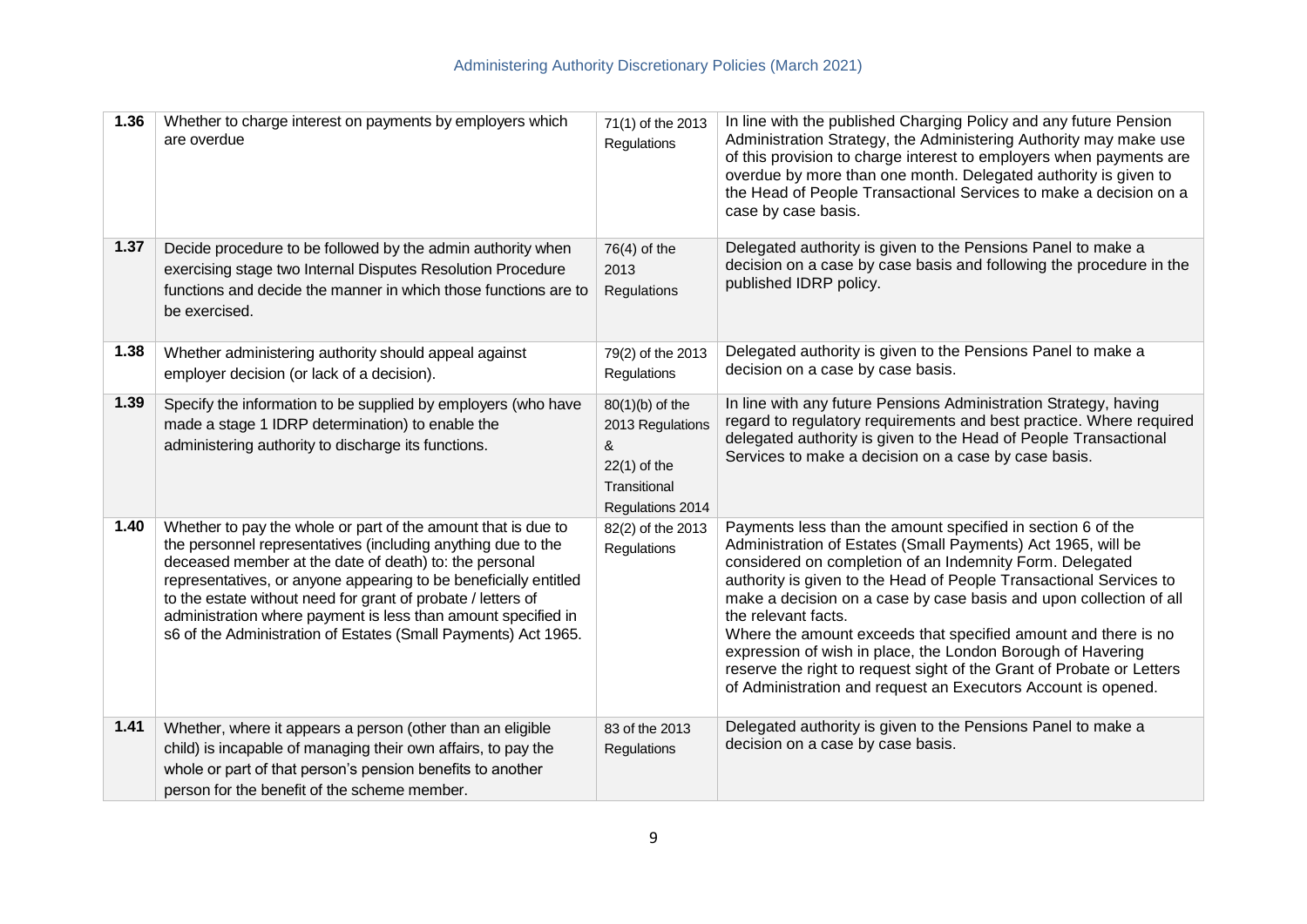| 1.42 | Agree to a bulk transfer payment.                                                                                                                                                                                                             | $98(1)(b)$ of the<br>2013<br>Regulations                                                                                                                      | Delegated authority is given to the Head of People Transactional<br>Services, in consultation with the Pension Fund Actuary, to make a<br>decision on a case by case basis.                                                                                                                                                                                        |
|------|-----------------------------------------------------------------------------------------------------------------------------------------------------------------------------------------------------------------------------------------------|---------------------------------------------------------------------------------------------------------------------------------------------------------------|--------------------------------------------------------------------------------------------------------------------------------------------------------------------------------------------------------------------------------------------------------------------------------------------------------------------------------------------------------------------|
| 1.43 | Extend normal time limit for acceptance of a transfer value<br>beyond 12 months from joining the LGPS.                                                                                                                                        | $100(6)$ of the<br>2013 Regulations                                                                                                                           | Each case is determined on a case by case basis with delegated<br>authority being given to the Head of People Transactional Services<br>upon collection of all the relevant facts and in liaison with the<br>scheme employer.                                                                                                                                      |
| 1.44 | Allow transfer of pension rights into the Fund.                                                                                                                                                                                               | $100(7)$ of the<br>2013 Regulations                                                                                                                           | Generally transfer values in respect of active members are accepted<br>where all legislative requirements are met but discretion is given to<br>the Head of People Transactional Services, in liaison with any<br>appropriate advisers, to determine whether in exceptional<br>circumstances a transfer value that poses a risk to the fund should<br>be accepted. |
| 1.45 | Where a member to whom Regulation 10 of the Benefits<br>Regulations 2007 applies (use of average of 3 years pay for<br>final pay purposes) dies before making an election, whether to<br>make that election on behalf of the deceased member. | $10(2)$ of the<br><b>Benefits</b><br>Regulations<br>2007 & 3(6),<br>$4(6)(c)$ , 8(4),<br>$10(2)(a)$ &<br>$17(2)(b)$ of<br>Transitional<br>Regulations<br>2014 | It will be deemed that an election has been made under Regulation<br>10 in this situation and the most favourable pay will be used in<br>calculations.                                                                                                                                                                                                             |
| 1.46 | Make an election on behalf of a deceased member with a<br>certificate of protection of pension benefits i.e. determine best<br>pay figure to use in the benefits calculations (pay cuts /<br>restrictions occurring pre 1 April 2008).        | 23(9) of 1997<br>Regulations,<br>$3(6)$ , $4(6)(c)$ ,<br>$8(4)$ , $10(2)(a)$ ,<br>$17(2)(b)$ &<br>Schedule 1 of<br>the Transitional<br>Regulations<br>2014    | It will be deemed that an election has been made in this situation<br>and the most favourable pay will be used in calculations.                                                                                                                                                                                                                                    |
| 1.47 | Decide whether to treat a child (who has not reached age 23)<br>as being in continuous education or vocational training despite<br>a break.                                                                                                   | Schedule 1 of the<br>2013 Regulations<br>& 17(9)(a) of the<br>Transitional<br>Regulations 2014                                                                | Delegated authority is given to the Head of People Transactional<br>Services to make a decision on a case by case basis.                                                                                                                                                                                                                                           |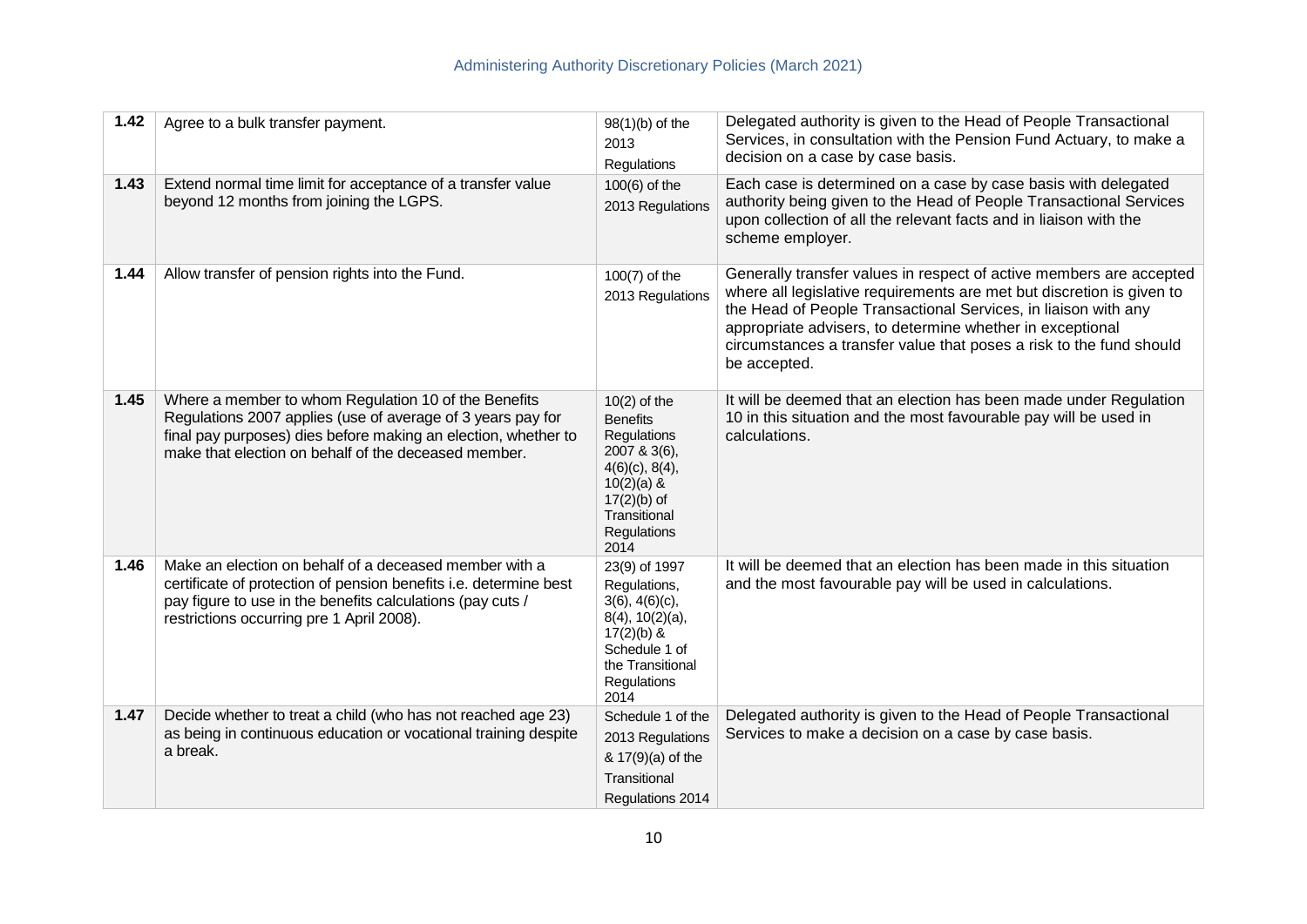| 1.48 | Decide on the evidence required to determine financial<br>dependence or interdependence of a cohabiting partner on a<br>scheme member.                       | Schedule 1 of the<br>2013 Regulations<br>& 17(9)(b) of the<br>Transitional<br>Regulations 2014                              | Delegated authority is given to the Head of People Transactional<br>Services to make a decision on a case by case basis, taking into<br>account regulatory requirements and having regard to judgments in<br>relevant court cases or the Pensions Ombudsman determinations.                                                   |
|------|--------------------------------------------------------------------------------------------------------------------------------------------------------------|-----------------------------------------------------------------------------------------------------------------------------|-------------------------------------------------------------------------------------------------------------------------------------------------------------------------------------------------------------------------------------------------------------------------------------------------------------------------------|
| 1.49 | Decide policy on abatement of pre 1 April 2014 element of<br>pensions in payment following re-employment.                                                    | $3(13)$ of the<br>Transitional<br>Regulations<br>2014, & 70(1) &<br>$71(4)(c)$ of the<br>Administration<br>Regulations 2008 | The policy from 1 April 2014 is not to abate or reduce pensions in<br>payment, in respect of any period of membership, for members who<br>became re-employed after 31 March 2014. Abatement should<br>continue in respect of any pensioner member who gained further<br>employment covered by the LGPS prior to 1 April 2014. |
| 1.50 | Extend time period for capitalisation of added years contract.                                                                                               | 83(5) of the 1997<br>Regulations &<br>$15(1)$ and<br>Schedule 1 of<br>the Transitional<br>Regulations 2014                  | Delegated authority is given to the Head of People Transactional<br>Services to make a decision on a case by case basis.                                                                                                                                                                                                      |
| 1.51 | Decide whether to delegate any administering authority<br>functions under the Regulations.                                                                   | $105(2)$ of the<br>2013 Regulations                                                                                         | Any decision to delegate will be determined on an individual basis by<br>the appropriate person or committee under the Scheme of Delegation<br>and upon receipt of all relevant information and having consulted with<br>all relevant parties.                                                                                |
| 1.52 | Decide procedures applicable to the Local Pension Board.<br>Decide appointment procedures, terms of appointment and<br>membership of the Local Pension Board | 106(6) & 107(1)<br>of the 2013<br>Regulations                                                                               | All policies are reviewed and maintained by the Administering<br>Authority. They are published on the Havering website.                                                                                                                                                                                                       |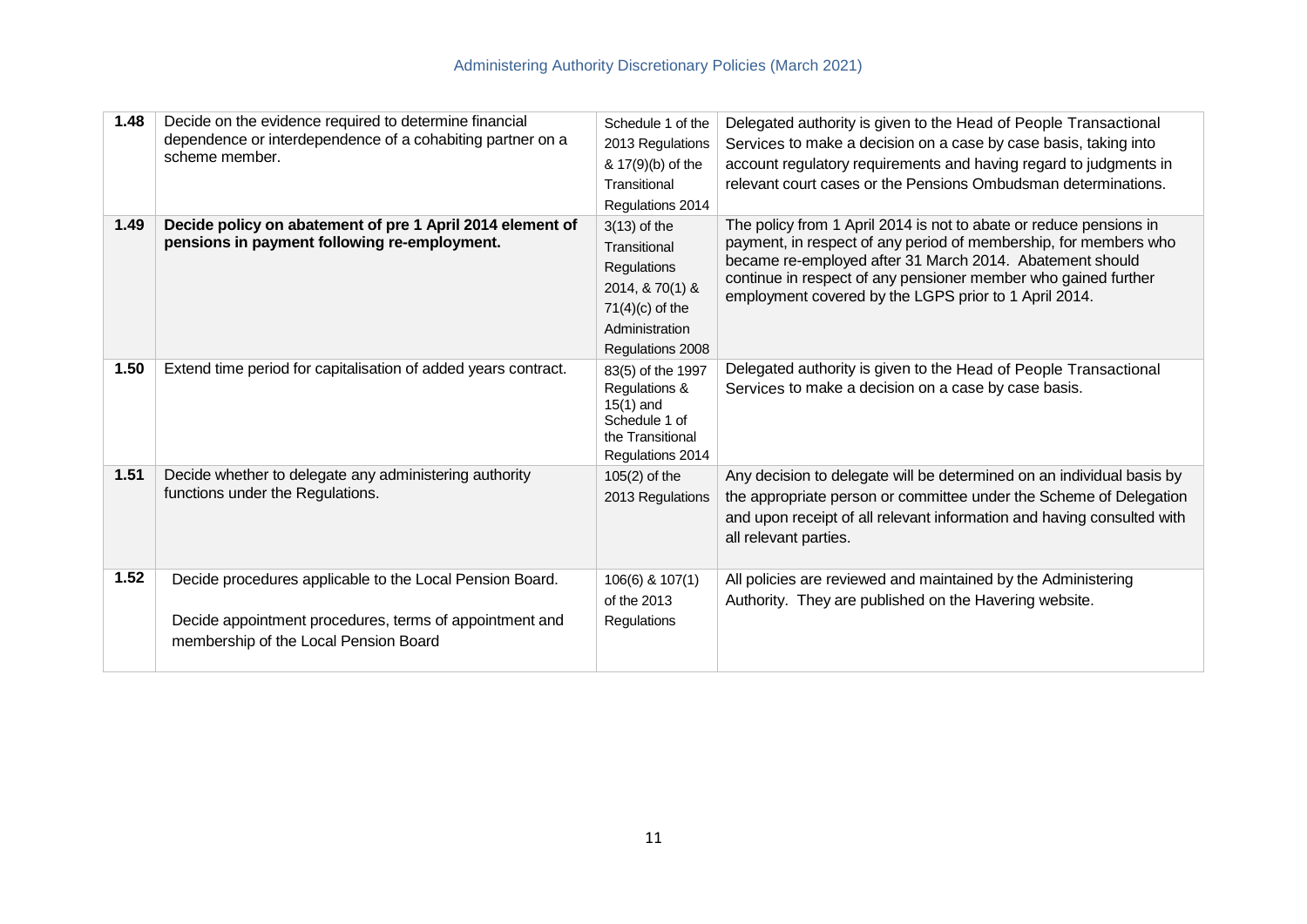#### **Section 2 Discretionary policies in relation to scheme members (excluding councillor members) who ceased active membership on or after 1 April 2008 and before1 April 2014.**

| <b>No</b> | <b>Discretion</b>                                                                                                                                                                                                                                                                                                                                                                                                                                              | <b>Regulation</b>                                                                           | <b>Discretion Application</b>                                                                                                                                                                                                                                                                                                                                                                                                                                                                                                                                                                                                        |
|-----------|----------------------------------------------------------------------------------------------------------------------------------------------------------------------------------------------------------------------------------------------------------------------------------------------------------------------------------------------------------------------------------------------------------------------------------------------------------------|---------------------------------------------------------------------------------------------|--------------------------------------------------------------------------------------------------------------------------------------------------------------------------------------------------------------------------------------------------------------------------------------------------------------------------------------------------------------------------------------------------------------------------------------------------------------------------------------------------------------------------------------------------------------------------------------------------------------------------------------|
| 2.1       | Extend time period for capitalisation of added years contract<br>where the member leaves his employment by reason of<br>redundancy.                                                                                                                                                                                                                                                                                                                            | 83(5) of 1997<br>Regulations &<br>15(1) & Schedule<br>1 of Transitional<br>Regulations 2008 | Delegated authority is given to the Head of People Transactional<br>Services to make a decision on a case by case basis.                                                                                                                                                                                                                                                                                                                                                                                                                                                                                                             |
| 2.2       | Outstanding employee contributions can be recovered as a<br>simple debt or by deduction from benefits.                                                                                                                                                                                                                                                                                                                                                         | $45(3)$ of the<br>Administration<br>Regulations 2008                                        | Delegated authority is given to the Head of People Transactional<br>Services to make a decision on a case by case basis. Where<br>appropriate to recover any contributions from the member,<br>recovery will be by way of deductions from benefits.<br>Where deductions from benefits are not appropriate, the recovery<br>will be pursued as a simple debt.                                                                                                                                                                                                                                                                         |
| 2.3       | Whether to pay the whole or part of the amount that is due to<br>the personnel representatives (including anything due to the<br>deceased member at the date of death) to: the personal<br>representatives, or anyone appearing to be beneficially entitled<br>to the estate without need for grant of probate / letters of<br>administration where payment is less than amount specified in<br>s6 of the Administration of Estates (Small Payments) Act 1965. | $52(2)$ of the<br>Administration<br>Regulations 2008                                        | Payments less than the amount specified in section 6 of the<br>Administration of Estates (Small Payments) Act 1965, will be<br>considered on completion of an Indemnity Form. Delegated<br>authority is given to the Head of People Transactional Services to<br>make a decision on a case by case basis and upon collection of all<br>the relevant facts.<br>Where the amount exceeds that specified amount and there is no<br>expression of wish in place, the London Borough of Havering<br>reserve the right to request sight of the Grant of Probate or Letters<br>of Administration and request an Executors Account is opened |
| 2.4       | Approve medical advisors used by employers (for early<br>payment, on grounds of ill health, of a deferred benefit or a<br>suspended Tier 3 ill health pension).                                                                                                                                                                                                                                                                                                | 56(2) of the<br>Administration<br>Regulations                                               | A medical practitioner who confirms in writing to the employer that<br>they are appropriately qualified and who has been approved for<br>that purpose by the Employer to make any decision made<br>regarding ill health will be deemed to be approved by the<br>Administering Authority.                                                                                                                                                                                                                                                                                                                                             |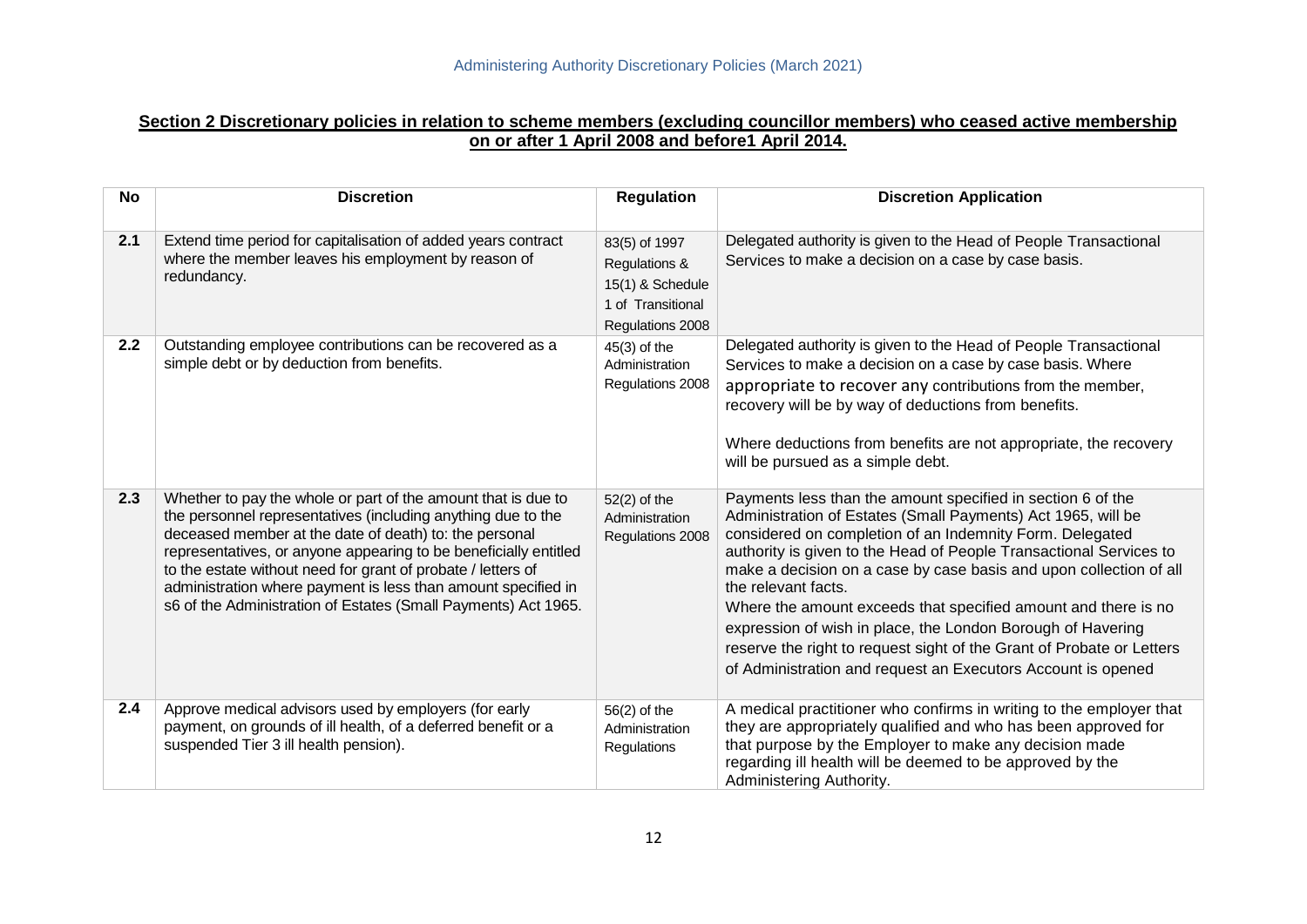| 2.5  | Decide procedure to be followed by administering authority<br>when exercising its stage two IDRP functions and decide the<br>manner in which those functions are to be exercised.                                                                                               | 76(4) of the 2013<br>Regulations & 23<br>of the<br>Transitional<br>Regulations 2014                                 | Delegated authority is given to the Pensions Panel to make a<br>decision on a case by case basis and following the procedure in the<br>published IDRP policy.                                                                                                                                                                                     |
|------|---------------------------------------------------------------------------------------------------------------------------------------------------------------------------------------------------------------------------------------------------------------------------------|---------------------------------------------------------------------------------------------------------------------|---------------------------------------------------------------------------------------------------------------------------------------------------------------------------------------------------------------------------------------------------------------------------------------------------------------------------------------------------|
| 2.6  | Decide whether the administering authority should appeal<br>against an employer decision (or lack of decision)                                                                                                                                                                  | 79(2) of the 2013<br>Regulations & 23<br>of the<br>Transitional<br>Regulations 2014                                 | Delegated authority is given to the Pensions Panel to make a<br>decision on a case by case basis.                                                                                                                                                                                                                                                 |
| 2.7  | Specify the information to be supplied by employers (who have<br>made a stage 1 IDRP determination) to enable the<br>administering authority to discharge its functions.                                                                                                        | 80(1)(b) of the<br>2013 Regulations<br>& 22(1) and 23 of<br>the Transitional<br>Regulations 2014                    | In line with any future Pensions Administration Strategy, having<br>regard to regulatory requirements and best practice. Where required<br>delegated authority is given to the Head of People Transactional<br>Services to make a decision on a case by case basis.                                                                               |
| 2.8  | Decide policy on abatement of pensions following re-<br>employment.                                                                                                                                                                                                             | $3(13)$ of the<br>Transitional<br>Regulations &<br>70(1) & 71(4)(c)<br>of the<br>Administration<br>Regulations 2008 | The revised policy from 1 April 2014 is to not abate or reduce the<br>pensions of former members who become re-employed with regard to<br>any period of membership before that date. Abatement of pension<br>payable should continue in respect of any pensioner member who<br>gained further employment covered by the LGPS before 1 April 2014. |
| 2.9  | Where member to whom B10 applies (use of average of 3<br>years pay within the period of 13 years ending with the last day<br>of active membership for final pay purposes) dies before<br>making an election, whether to make that election on behalf of<br>the deceased member. | $10(2)$ of the<br><b>Benefits</b><br>Regulations 2007                                                               | It will be deemed that an election has been made under Regulation 10<br>in this situation and the most favourable pay will be used in<br>calculations.                                                                                                                                                                                            |
| 2.10 | Whether to pay the whole or part of a child's pension to another<br>person for the benefit of that child.                                                                                                                                                                       | $27(5)$ of the<br><b>Benefits</b><br>Regulations 2007                                                               | Delegated authority is given to the Pensions Panel to make a decision<br>on a case by case basis.                                                                                                                                                                                                                                                 |
| 2.11 | Whether, where a person (other than an eligible child) is<br>incapable of managing their affairs, to pay the whole or part<br>of that person's pension benefits to another person for their<br>benefit.                                                                         | 52A of the<br>Administration<br>Regulations 2008                                                                    | Delegated authority is given to the Pensions Panel to make a<br>decision on a case by case basis.                                                                                                                                                                                                                                                 |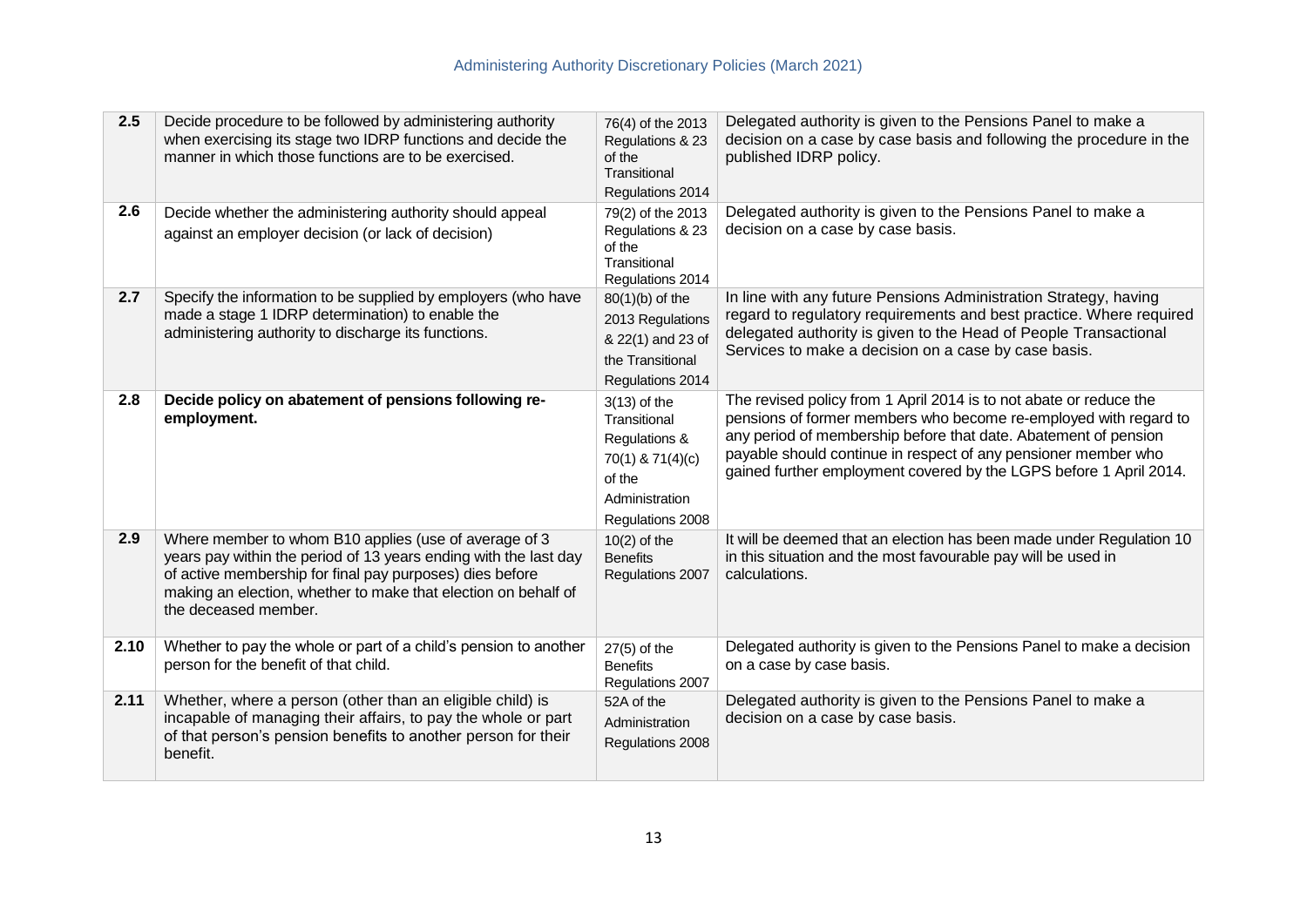| 2.12 | When a Scheme employer has exited the Fund, the<br>Administering Authority may consent to "switch on" the<br>85 year rule for a member voluntarily drawing benefits on<br>or after age 55 and before age 60, (other than on the<br>grounds of flexible retirement).          | Sch 2 of the<br>Transitional<br>Regulations 2014                      | The appropriate policy of Havering Council as an employer will be<br>applied with delegated authority given to the Pensions Panel to<br>make a decision on a case by case basis.                                                                                                                                                                                              |
|------|------------------------------------------------------------------------------------------------------------------------------------------------------------------------------------------------------------------------------------------------------------------------------|-----------------------------------------------------------------------|-------------------------------------------------------------------------------------------------------------------------------------------------------------------------------------------------------------------------------------------------------------------------------------------------------------------------------------------------------------------------------|
| 2.13 | When a Scheme employer has exited the Fund, the<br>Administering Authority may consent to waive, on<br>compassionate grounds, the actuarial reduction applied<br>to deferred benefits paid early under B30 for a member<br>or pensioner member with deferred benefits.       | 30(5) and 30A(5)<br>of the Benefits<br>Regulations 2007               | The appropriate policy of Havering Council as an employer will be<br>applied with delegated authority given to the Pensions Panel to<br>make a decision on a case by case basis.                                                                                                                                                                                              |
| 2.14 | When a Scheme employer has exited the Fund, the<br>Administering Authority may consent to "switch on" the<br>85 year rule for a pensioner member with deferred<br>benefits voluntarily drawing benefits on or after age 55<br>and before age 60.                             | Sch 2 of the<br>Transitional<br>Regulations 2014                      | The appropriate policy of Havering Council as an employer will be<br>applied with delegated authority given to the Pensions Panel to<br>make a decision on a case by case basis.                                                                                                                                                                                              |
| 2.15 | Whether to require any strain on Fund costs to be paid "up<br>front" by employing authority if the employing authority<br>"switches on" the 85 year rule for a member voluntarily<br>retiring prior to age 60, or waives an actuarial reduction on<br>compassionate grounds. | Schedule 2, para<br>$2(3)$ of the<br>Transitional<br>Regulations 2014 | The Administering Authority will require all strain costs to be paid by<br>employers in accordance with the Rates and Adjustment Certificate,<br>Funding Strategy Statement or Charging Policy and following<br>guidance produced by the fund actuary. Payment is required<br>immediately in the form of lump sum, unless otherwise authorised<br>by the Section 151 Officer. |
| 2.16 | When a Scheme employer has exited the Fund, the<br>Administering Authority may decide whether a deferred<br>beneficiary meets permanent ill health and reduced likelihood<br>of gainful employment criteria.                                                                 | $31(4)$ of the<br><b>Benefits</b><br>Regulations 2007                 | The appropriate policy of Havering Council as an employer will be<br>applied with delegated authority given to the Pensions Panel to<br>make a decision on a case by case basis.                                                                                                                                                                                              |
| 2.17 | When a Scheme employer has exited the Fund, the<br>Administering Authority may decide whether a suspended ill<br>health tier 3 member is permanently incapable of undertaking<br>any gainful employment.                                                                     | $31(7)$ of the<br><b>Benefits</b><br>Regulations 2007                 | The appropriate policy of Havering Council as an employer will be<br>applied with delegated authority given to the Pensions Panel to<br>make a decision on a case by case basis.                                                                                                                                                                                              |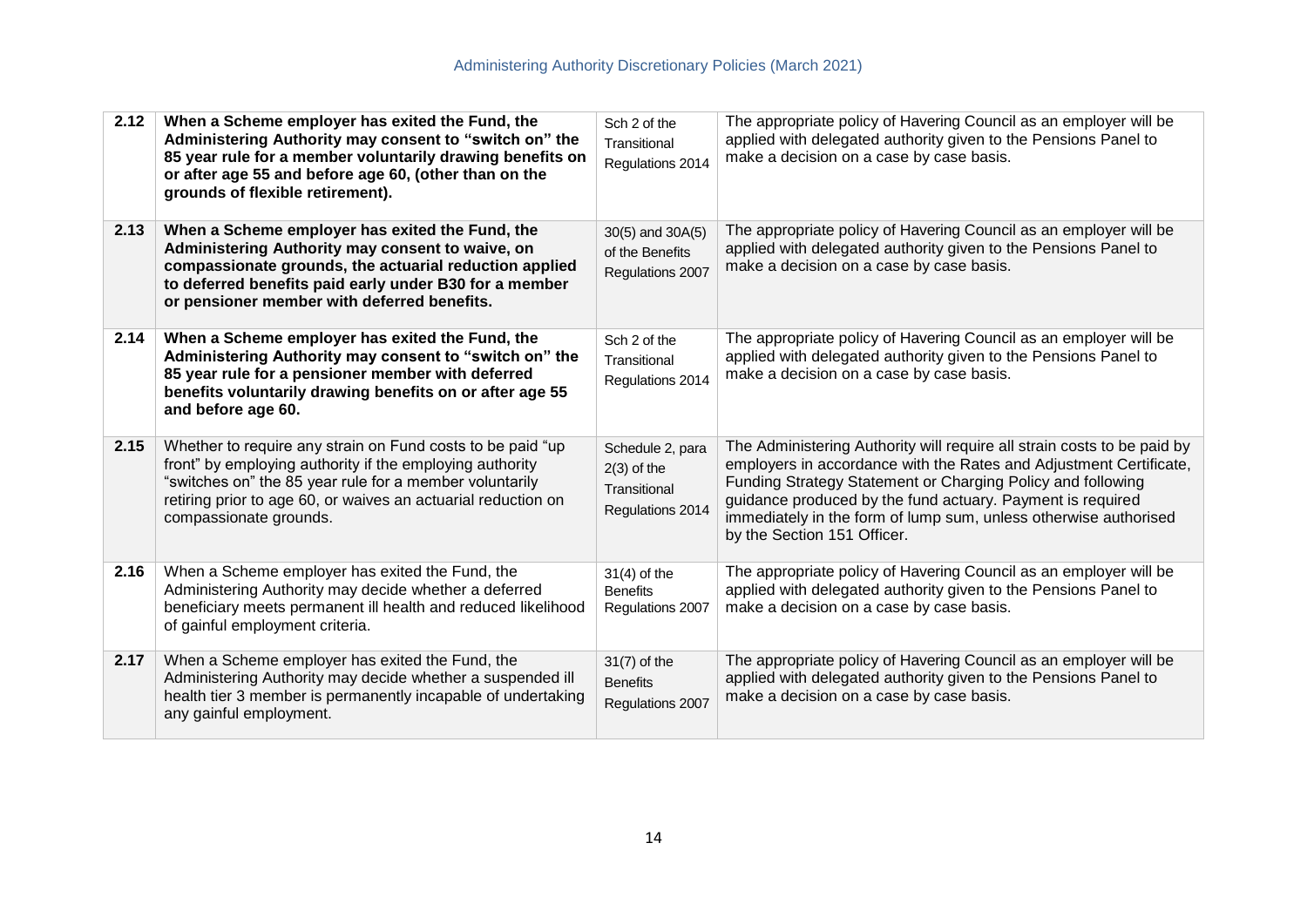| 2.18 | Decide to whom death grant is paid.                                                                                                                                                                                                                                                                                                                                                                                                                                                                                                                            | 23(2), 32(2),<br>$35(2)$ of the<br><b>Benefits</b><br>Regulations<br>2007, Schedule 1<br>of the<br>Transitional<br>Regulations 2008<br>& Regulation 155<br>of the 1997<br>Regulations | The decision as to the beneficiary is made on a case by case basis<br>after referral by the Pensions Projects and Contracts Manager to the<br>Head of People Transactional Services for agreement upon<br>collection of all the relevant facts. Where cases are contentious, the<br>Head of People Transactional Services may refer the decision to the<br>Pension Panel. Where an expression of wish form is in place this<br>will be taken into consideration. The London Borough of Havering<br>reserves the right to request sight of the Grant of Probate or Letters<br>of Administration and request an Executors Account is opened. |
|------|----------------------------------------------------------------------------------------------------------------------------------------------------------------------------------------------------------------------------------------------------------------------------------------------------------------------------------------------------------------------------------------------------------------------------------------------------------------------------------------------------------------------------------------------------------------|---------------------------------------------------------------------------------------------------------------------------------------------------------------------------------------|--------------------------------------------------------------------------------------------------------------------------------------------------------------------------------------------------------------------------------------------------------------------------------------------------------------------------------------------------------------------------------------------------------------------------------------------------------------------------------------------------------------------------------------------------------------------------------------------------------------------------------------------|
| 2.19 | Decide evidence required to determine financial dependence<br>of cohabiting partner on scheme member or financial<br>interdependence of cohabiting partner and scheme member.                                                                                                                                                                                                                                                                                                                                                                                  | Schedule 1 of the<br>2013 Regulations<br>& 17(9)(b) of the<br>Transitional<br>Regulations 2014                                                                                        | Delegated authority is given to the Head of People Transactional<br>Services to make a decision on a case by case basis, taking into<br>account regulatory requirements and having regard to judgments in<br>relevant court cases or the Pensions Ombudsman determinations.                                                                                                                                                                                                                                                                                                                                                                |
| 2.20 | Decide to treat child (who has not reached the age of 23) as<br>being in continuous education or vocational training despite a<br>break.                                                                                                                                                                                                                                                                                                                                                                                                                       | Schedule 1 of the<br>2013 Regulations<br>& 17(9)(a) of the<br>Transitional<br>Regulations 2014                                                                                        | Delegated authority is given to the Head of People Transactional<br>Services to make a decision on a case by case basis.                                                                                                                                                                                                                                                                                                                                                                                                                                                                                                                   |
| 2.21 | Decide whether to trivially commute a member's pension<br>under section 166 of the Finance Act 2004.<br>Decide whether to trivially commute a lump sum death<br>benefit under section 168 of the Finance Act 2004.<br>Decide whether to pay a commutation payment under<br>regulations 6 (payment after relevant accretion), 11 (de<br>minimis rule for pension schemes) or 12 (payments by larger<br>pension schemes) of the Registered Pension Schemes<br>(Authorised Payments) Regulations 2009 (excludes survivor<br>pensions and pension credit members). | 39(1) of the<br><b>Benefits</b><br>Regulations 2007<br>& Regulation<br>$14(3)$ of the<br>Transitional<br>Regulations 2008                                                             | Where the pension in payment is of such an amount that when<br>commuted to a single lump sum and the conditions are within those<br>laid down in the Finance Act to allow such a payment without any<br>tax charge being imposed on the fund, the capital value of the<br>pension will be paid where the member makes a positive election.<br>Where no election is received delegated authority is given to the<br>Head of People Transactional Services to make a decision on a<br>case by case basis.                                                                                                                                    |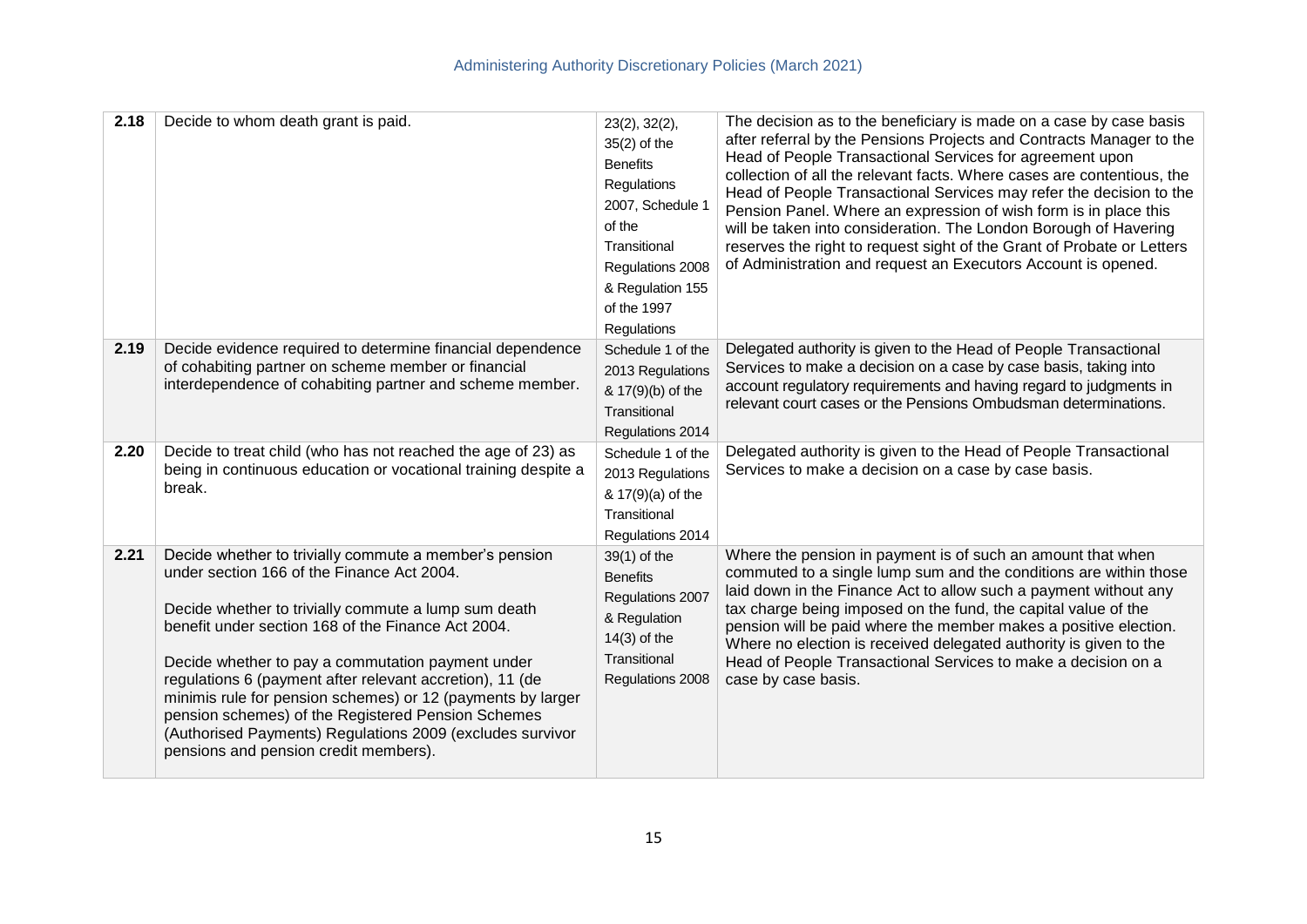| 2.22 | Decide, in the absence of an election from the member,<br>which benefit is to be paid where the member would be<br>entitled to a benefit under 2 or more regulations in respect of<br>the same period of Scheme membership.      | $42(1)(c)$ of the<br><b>Benefits</b><br>Regulations                                                      | The benefits entitlement that yields the highest overall level of<br>benefits for the member will be awarded.                   |
|------|----------------------------------------------------------------------------------------------------------------------------------------------------------------------------------------------------------------------------------|----------------------------------------------------------------------------------------------------------|---------------------------------------------------------------------------------------------------------------------------------|
| 2.23 | Make election on behalf of deceased member with a<br>certificate of protection of pension benefits i.e. determine best<br>pay figure to use in the benefit calculations (pay cuts /<br>restrictions occurring pre 1 April 2008). | Schedule 1 of the<br>Transitional<br>Regulations 2008<br>and Regulation<br>23 of the 1997<br>Regulations | It will be deemed that an election has been made in this situation<br>and the most favourable pay will be used in calculations. |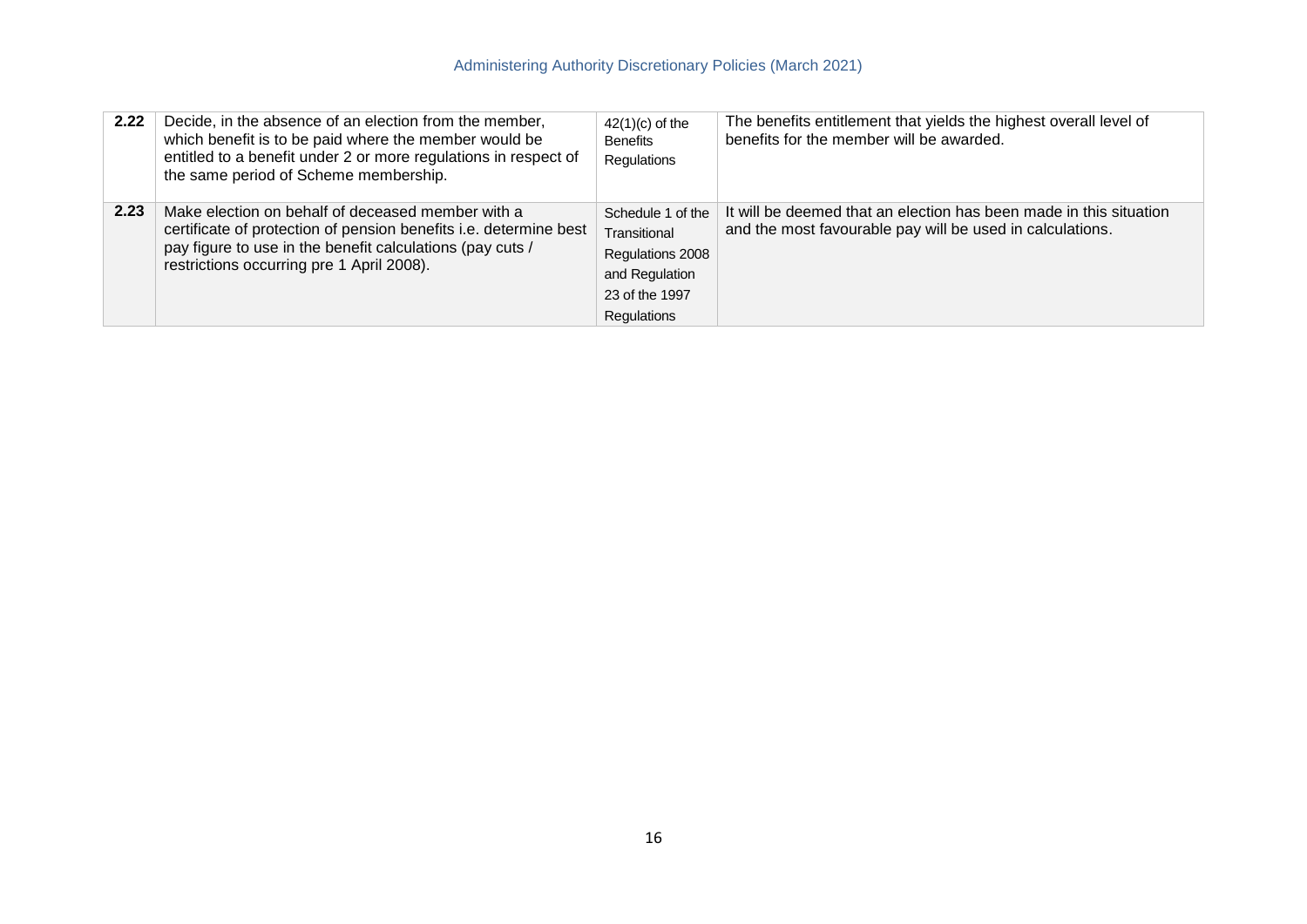### **Section 3 Discretionary policies in relation to councillor members who ceased active membership on or after 1 April 1998 and any other scheme members who ceased active membership on or after 1 April 1990 and before1 April 2008.**

It should be noted that elected Councillors at the London Borough of Havering did not elect to become members of the LGPS and therefore discretions referring only to councillor members have been omitted from this document.

| <b>No</b> | <b>Discretion</b>                                                                                                                                                                                                                     | <b>Regulation</b>                                                                                           | <b>Discretion Application</b>                                                                                                                                                                                                                                                                                                                                                                                                                                                                                                                                                                                                              |
|-----------|---------------------------------------------------------------------------------------------------------------------------------------------------------------------------------------------------------------------------------------|-------------------------------------------------------------------------------------------------------------|--------------------------------------------------------------------------------------------------------------------------------------------------------------------------------------------------------------------------------------------------------------------------------------------------------------------------------------------------------------------------------------------------------------------------------------------------------------------------------------------------------------------------------------------------------------------------------------------------------------------------------------------|
| 3.1       | When a Scheme employer has exited the Fund the<br>Administering Authority may consent to "switch on" the<br>85 year rule for a member with deferred benefits<br>voluntarily drawing benefits on or after age 55 and<br>before age 60. | Sch 2 of the<br>Transitional<br>Regulations<br>2014                                                         | The appropriate policy of Havering Council as an employer will be<br>applied with delegated authority given to the Pensions Panel to<br>make a decision on a case by case basis.                                                                                                                                                                                                                                                                                                                                                                                                                                                           |
| 3.2       | When a Scheme employer has exited the Fund the<br>Administering Authority may consent to waive, on<br>compassionate grounds, the actuarial reduction applied<br>to deferred benefits paid early                                       | 31(5) of 1997<br>Regulations,<br>Schedule 2<br>para $1(2)$ of<br>Transitional<br>Regulations<br>2014        | The appropriate policy of Havering Council as an employer will be<br>applied with delegated authority given to the Pensions Panel to<br>make a decision on a case by case basis.                                                                                                                                                                                                                                                                                                                                                                                                                                                           |
| 3.3       | Decide to whom death grant is paid.                                                                                                                                                                                                   | 38(1) & 155(4) of<br>the 1997<br>Regulations                                                                | The decision as to the beneficiary is made on a case by case basis<br>after referral by the Pensions Projects and Contracts Manager to the<br>Head of People Transactional Services for agreement upon<br>collection of all the relevant facts. Where cases are contentious, the<br>Head of People Transactional Services may refer the decision to the<br>Pension Panel. Where an expression of wish form is in place this<br>will be taken into consideration. The London Borough of Havering<br>reserves the right to request sight of the Grant of Probate or Letters<br>of Administration and request an Executors Account is opened. |
| 3.4       | Decide to treat child (who has not reached the age of 23) as<br>being in continuous education or vocational training despite a<br>break.                                                                                              | Schedule 1 2013<br>Regulations<br>& Regulation<br>$17)(9)(a)$ of the<br>Transitional<br>Regulations<br>2014 | Delegated authority is given to the Head of People Transactional<br>Services to make a decision on a case by case basis.                                                                                                                                                                                                                                                                                                                                                                                                                                                                                                                   |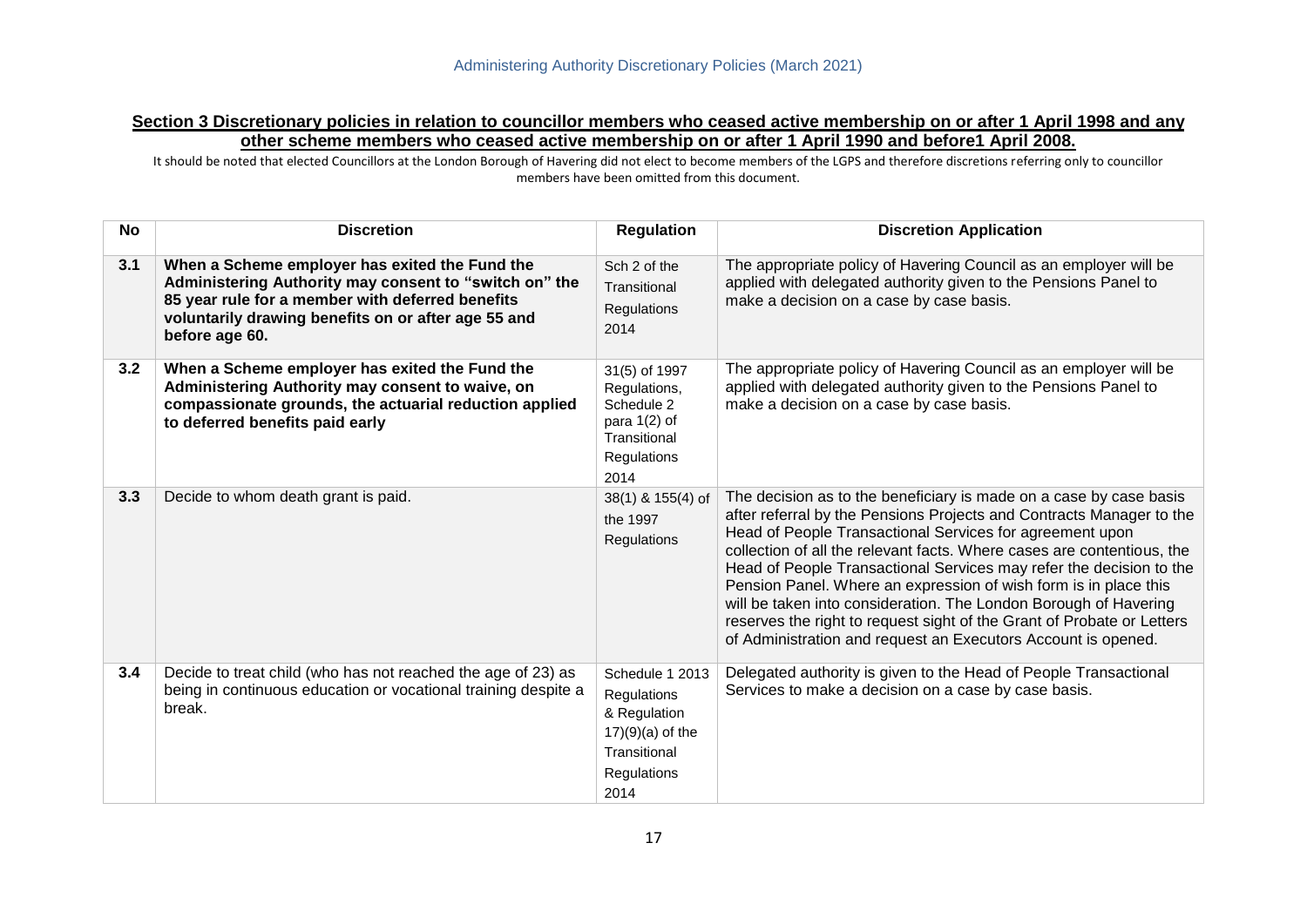| 3.5  | Apportionment of children's pension amongst eligible<br>children.                                                                                                                                                                                                                                                                                                                                                                                                                                                                         | 47(1) of the 1997<br><b>Regulations</b>                                                     | Delegated authority is given to the Pensions Panel to make a<br>decision on a case by case basis.                                                                                                                                                                                                                                                                                                                                                                                                       |
|------|-------------------------------------------------------------------------------------------------------------------------------------------------------------------------------------------------------------------------------------------------------------------------------------------------------------------------------------------------------------------------------------------------------------------------------------------------------------------------------------------------------------------------------------------|---------------------------------------------------------------------------------------------|---------------------------------------------------------------------------------------------------------------------------------------------------------------------------------------------------------------------------------------------------------------------------------------------------------------------------------------------------------------------------------------------------------------------------------------------------------------------------------------------------------|
| 3.6  | Pay child's pension to another person for the benefit of the<br>child.                                                                                                                                                                                                                                                                                                                                                                                                                                                                    | 47(2) of the 1997<br><b>Regulations</b>                                                     | Delegated authority is given to the Pensions Panel to make a<br>decision on a case by case basis.                                                                                                                                                                                                                                                                                                                                                                                                       |
| 3.7  | Decide whether to trivially commute a member's pension<br>under section 166 of the Finance Act 2004 (includes pre 1<br>April 2008 leavers or Pension Credit members where the<br>effective date of the Pension Sharing Order was pre 1 April<br>2014 or where the effective date of the Pension Sharing<br>Order is after 31 March 2014 but the debited member had no<br>post 31 March 2014 membership of the 2014 Scheme).<br>Decide whether to trivially commute a lump sum death<br>benefit under section 168 of the Finance Act 2004. | 49(1) of the 1997<br>Regulations &<br>$14(3)$ of the<br>Transitional<br>Regulations<br>2014 | Where the pension in payment is of such an amount that when<br>commuted to a single lump sum and the conditions are within those<br>laid down in the Finance Act to allow such a payment without any<br>tax charge being imposed on the fund, the capital value of the<br>pension will be paid where the member makes a positive election.<br>Where no election is received delegated authority is given to the<br>Head of People Transactional Services to make a decision on a<br>case by case basis. |
| 3.8  | Decide whether to commute benefits due to exceptional ill-<br>health (including Pension Credit members where the effective<br>date of the Pension Sharing Order was pre 1 April 2014 or<br>where the effective date of the Pension Sharing Order is after<br>31 March 2014 but the debited member had no post 31<br>March 2014 membership of the 2014 Scheme).                                                                                                                                                                            | 50 & 157 of the<br>1997<br>Regulations                                                      | Delegated authority is given to the Pensions Panel to make a<br>decision on a case by case basis.                                                                                                                                                                                                                                                                                                                                                                                                       |
| 3.9  | Whether to require any strain on Fund costs to be paid "up<br>front" by employing authority if the employing authority<br>"switches on" the 85 year rule for a member voluntarily<br>retiring on or after age 55 and prior to age 60, or waives an<br>actuarial reduction on compassionate grounds under TP<br>Sch <sub>2</sub> para 2(1)                                                                                                                                                                                                 | 80(5) of the 1997<br>Regulations                                                            | The Administering Authority will require all strain costs to be paid by<br>employers in accordance with the Rates and Adjustment Certificate,<br>Funding Strategy Statement or Charging Policy and following<br>guidance produced by the fund actuary. Payment is required<br>immediately in the form of lump sum, unless otherwise authorised<br>by the Section 151 Officer.                                                                                                                           |
| 3.10 | No right to return of contributions where a member left their<br>employment due to offence of a fraudulent character or grave<br>misconduct in connection with that employment, unless<br>employer directs a total or partial refund is to be made.                                                                                                                                                                                                                                                                                       | 88(2) of the<br>1997<br>Regulations                                                         | Delegated authority is given to the Pensions Panel to make a<br>decision on a case by case basis.                                                                                                                                                                                                                                                                                                                                                                                                       |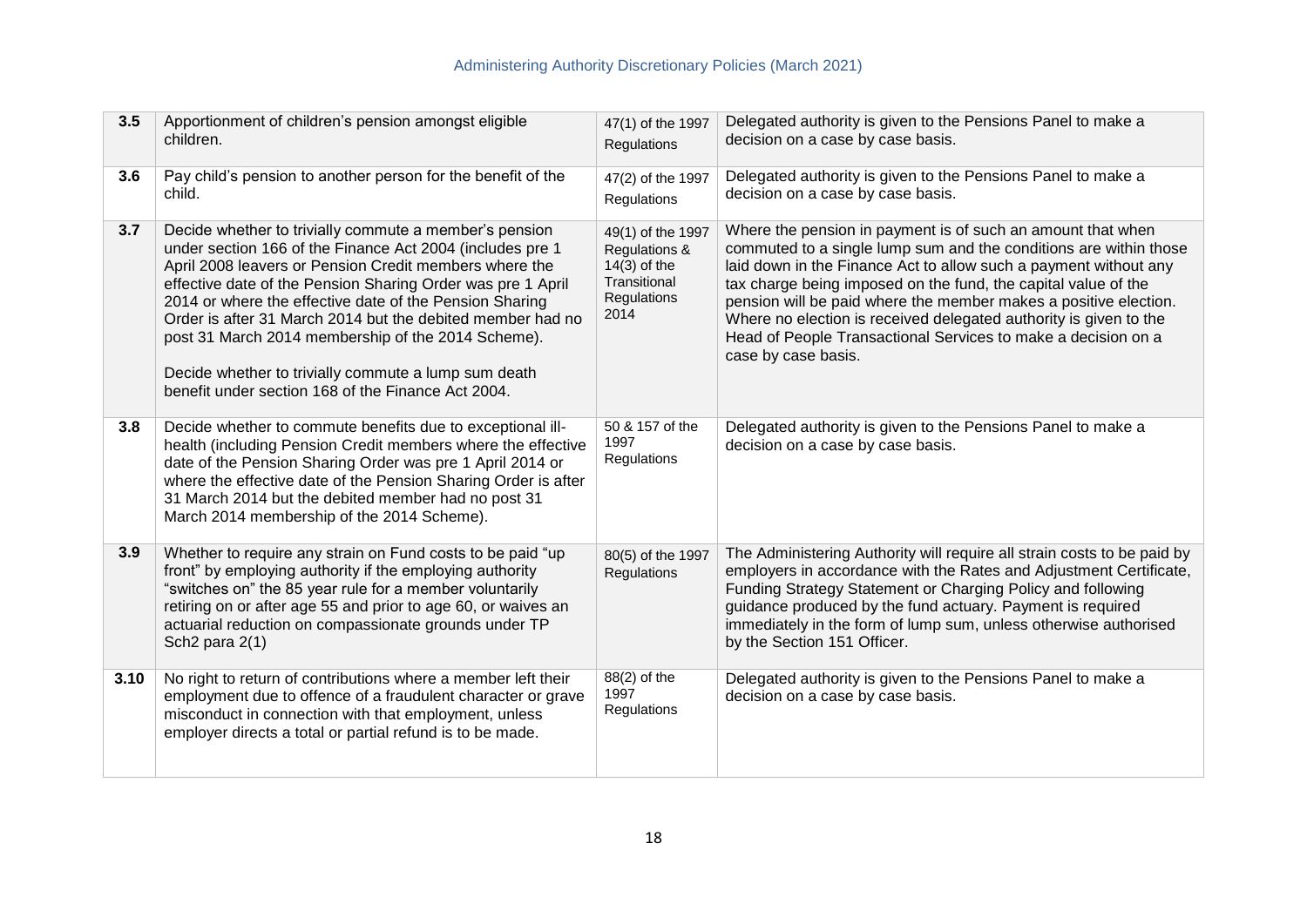| 3.11 | Outstanding employee contributions can be recovered as a<br>simple debt or by deduction from benefits.                                                                                                                                                                                                                                                                                                                                                            | 89(3) of the 1997<br><b>Regulations</b>                                                           | Delegated authority is given to the Head of People Transactional<br>Services to make a decision on a case by case basis. Where<br>appropriate to recover any contributions from the member, recovery<br>will be by way of deductions from benefits.<br>Where deductions from benefits are not appropriate, the recovery<br>will be pursued as a simple debt.                                                                                                                                                                                                                                                                          |
|------|-------------------------------------------------------------------------------------------------------------------------------------------------------------------------------------------------------------------------------------------------------------------------------------------------------------------------------------------------------------------------------------------------------------------------------------------------------------------|---------------------------------------------------------------------------------------------------|---------------------------------------------------------------------------------------------------------------------------------------------------------------------------------------------------------------------------------------------------------------------------------------------------------------------------------------------------------------------------------------------------------------------------------------------------------------------------------------------------------------------------------------------------------------------------------------------------------------------------------------|
| 3.12 | Timing of pension increase payments by employers to fund.                                                                                                                                                                                                                                                                                                                                                                                                         | 91(6) of the 1997<br>Regulations                                                                  | Delegated authority is given to the Pensions Panel to make a<br>decision on a case by case basis.                                                                                                                                                                                                                                                                                                                                                                                                                                                                                                                                     |
| 3.13 | Whether to pay the whole or part of the amount that is due to<br>the personnel representatives (including anything due to the<br>deceased member at the date of death) to: the personal<br>representatives, or anyone appearing to be beneficially<br>entitled to the estate without need for grant of probate /<br>letters of administration where payment is less than amount<br>specified in s6 of the Administration of Estates (Small<br>Payments) Act 1965. | 95 of the 1997<br>Regulations                                                                     | Payments less than the amount specified in section 6 of the<br>Administration of Estates (Small Payments) Act 1965, will be<br>considered on completion of an Indemnity Form. Delegated<br>authority is given to the Head of People Transactional Services to<br>make a decision on a case by case basis and upon collection of all<br>the relevant facts.<br>Where the amount exceeds that specified amount and there is no<br>expression of wish in place, the London Borough of Havering<br>reserve the right to request sight of the Grant of Probate or Letters<br>of Administration and request an Executors Account is opened. |
| 3.14 | Approve medical advisors used by employers.                                                                                                                                                                                                                                                                                                                                                                                                                       | 97(10) of the<br>1997<br>Regulations                                                              | A medical practitioner who confirms in writing to the employer that<br>they are appropriately qualified and who has been approved for<br>that purpose by the Employer to make any decision made<br>regarding ill health will be deemed to be approved by the<br>Administering Authority.                                                                                                                                                                                                                                                                                                                                              |
| 3.15 | Decide procedure to be followed by admin authority when<br>exercising its stage two IDRP functions and decide the<br>manner in which those functions are to be exercised                                                                                                                                                                                                                                                                                          | 76(4) of the 2013<br>Regulations &<br>Regulation 23 of<br>the Transitional<br>Regulations<br>2014 | Delegated authority is given to the Pensions Panel to make a<br>decision on a case by case basis and following the procedure in the<br>published IDRP policy.                                                                                                                                                                                                                                                                                                                                                                                                                                                                         |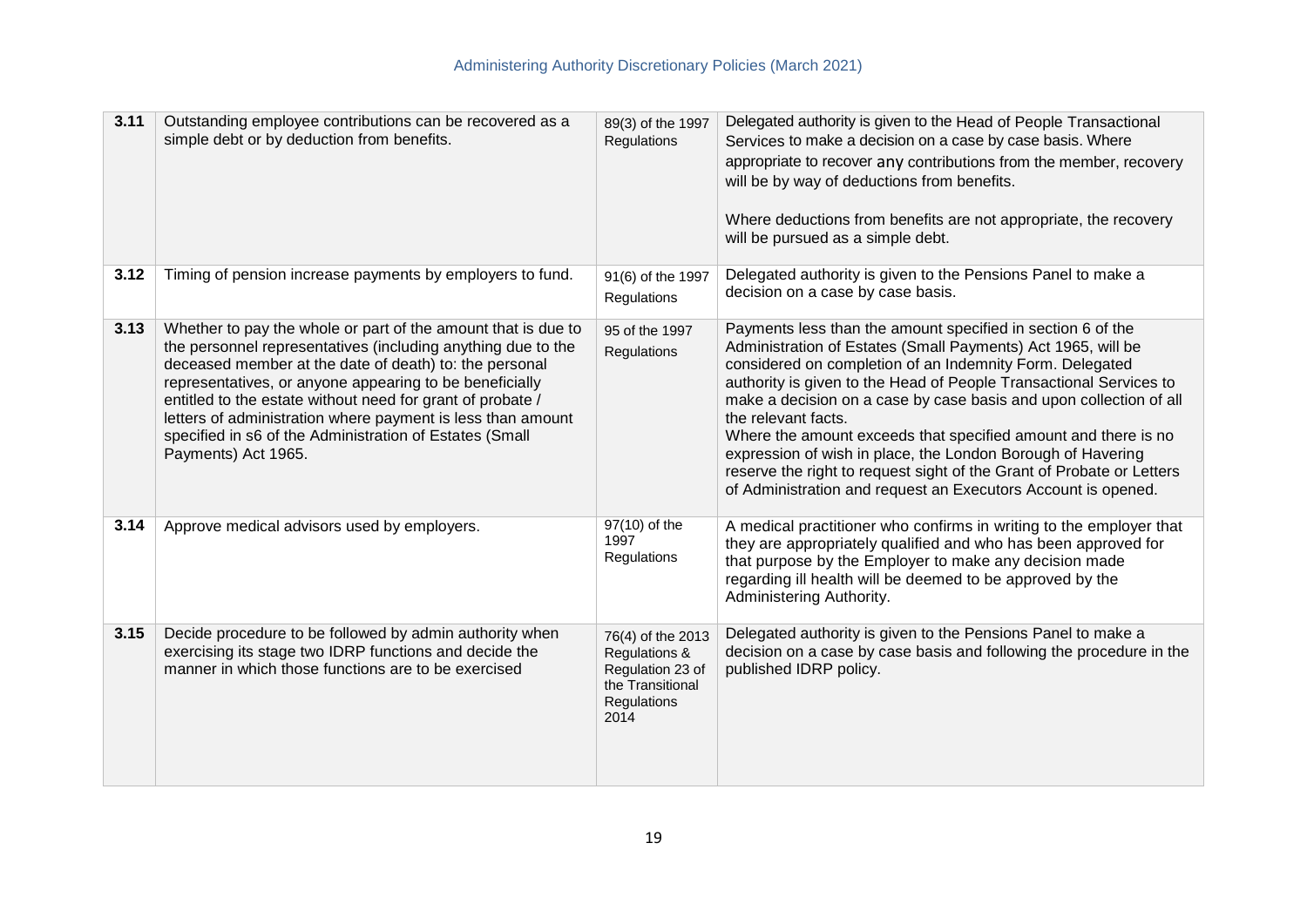| 3.16 | Whether administering authority should appeal against<br>employer decision (or lack of a decision)                                                                       | 79(2) of the<br>2013<br>Regulations &<br>Regulation 23 of<br>the Transitional<br>Regulations<br>2014                               | Delegated authority is given to the Pensions Panel to make a<br>decision on a case by case basis.                                                                                                                                                                                                                                                 |
|------|--------------------------------------------------------------------------------------------------------------------------------------------------------------------------|------------------------------------------------------------------------------------------------------------------------------------|---------------------------------------------------------------------------------------------------------------------------------------------------------------------------------------------------------------------------------------------------------------------------------------------------------------------------------------------------|
| 3.17 | Specify the information to be supplied by employers (who have<br>made a stage 1 IDRP determination) to enable the<br>administering authority to discharge its functions. | $80(1)(b)$ of the<br>2013<br>Regulations &<br>22(1) & 23 of the<br>Transitional<br>Regulations<br>2014                             | In line with any future Pensions Administration Strategy, having<br>regard to regulatory requirements and best practice. Where required<br>delegated authority is given to the Head of People Transactional<br>Services to make a decision on a case by case basis.                                                                               |
| 3.18 | Date to which benefits shown on annual deferred benefit<br>statement are calculated.                                                                                     | $106A(5)$ of the<br>1997<br>Regulations                                                                                            | Annual deferred benefit statements will be calculated at 31 <sup>st</sup> March<br>each year.                                                                                                                                                                                                                                                     |
| 3.19 | Abatement of pensions following re-employment.                                                                                                                           | $3(13)$ of the<br>Transitional<br>Regulations<br>2014 & 70(1)<br>and $71(4)(c)$ of<br>the<br>Administration<br>Regulations<br>2008 | The revised policy from 1 April 2014 is to not abate or reduce the<br>pensions of former members who become re-employed with regard to<br>any period of membership before that date. Abatement of pension<br>payable should continue in respect of any pensioner member who<br>gained further employment covered by the LGPS before 1 April 2014. |
| 3.20 | Retention of Contributions Equivalent Premium (CEP) where<br>member transfers out.                                                                                       | 118 of the 1997<br>Regulations                                                                                                     | The CEP will be retained.                                                                                                                                                                                                                                                                                                                         |
| 3.21 | Discharge Pension Credit liability.                                                                                                                                      | 147 of the 1997<br>Regulations                                                                                                     | Pension Credit Members will not be required to transfer out of the<br>Fund.                                                                                                                                                                                                                                                                       |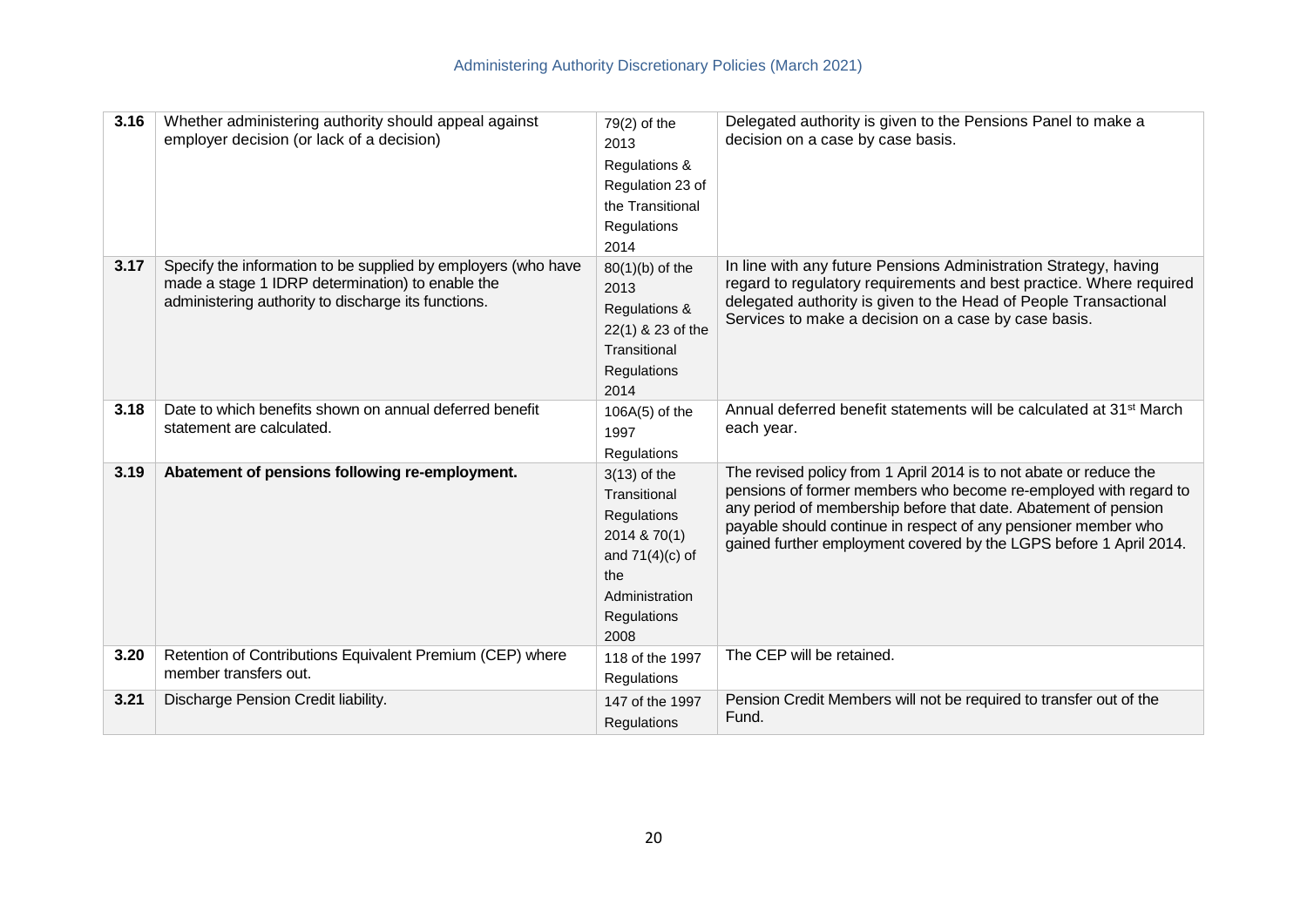# **Section 4 Discretionary policies in relation to members who ceased active membership before1 April 1998.**

| <b>No</b> | <b>Discretion</b>                                                                                                                                                                                                                                                                                                                                                                         | <b>Regulation</b>                                                                                                                                                                              | <b>Discretion Application</b>                                                                                                                                                                                                                                                                                                                                                                                                                                                                                                                                                                                                              |
|-----------|-------------------------------------------------------------------------------------------------------------------------------------------------------------------------------------------------------------------------------------------------------------------------------------------------------------------------------------------------------------------------------------------|------------------------------------------------------------------------------------------------------------------------------------------------------------------------------------------------|--------------------------------------------------------------------------------------------------------------------------------------------------------------------------------------------------------------------------------------------------------------------------------------------------------------------------------------------------------------------------------------------------------------------------------------------------------------------------------------------------------------------------------------------------------------------------------------------------------------------------------------------|
| 4.1       | Where a Scheme employer has exited the Fund the<br>Administering Authority may consent to grant application for<br>early payment of deferred benefits on or after age 50 on<br>compassionate grounds. (Although the common provisions of<br>the 1997 Transitional Regulations do not specify regulation<br>$D11(2)(c)$ , there intention was that it should apply to this<br>regulation). | $3(5A)(vi)$ of the<br>Transitional<br>Regulations<br>2014 & 4 of the<br>Transitional<br>Regulations<br>1997 & 106 of<br>the 1997<br>Regulations &<br>$D11(2)(c)$ of the<br>1995<br>Regulations | The appropriate policy of Havering Council as an employer will be<br>applied with delegated authority given to the Pensions Panel to<br>make a decision on a case by case basis.                                                                                                                                                                                                                                                                                                                                                                                                                                                           |
| 4.2       | Decide to whom death grant is paid.                                                                                                                                                                                                                                                                                                                                                       | E8 of the 1995<br>regulations                                                                                                                                                                  | The decision as to the beneficiary is made on a case by case basis<br>after referral by the Pensions Projects and Contracts Manager to the<br>Head of People Transactional Services for agreement upon<br>collection of all the relevant facts. Where cases are contentious, the<br>Head of People Transactional Services may refer the decision to the<br>Pension Panel. Where an expression of wish form is in place this<br>will be taken into consideration. The London Borough of Havering<br>reserves the right to request sight of the Grant of Probate or Letters<br>of Administration and request an Executors Account is opened. |
| 4.3       | Whether to pay spouse's pensions for life (rather than<br>ceasing during any period of remarriage or co-habitation).                                                                                                                                                                                                                                                                      | F7 of the 1995<br>regulations                                                                                                                                                                  | Spouses' benefits should be paid for life and not be suspended<br>during any period of remarriage or cohabitation.                                                                                                                                                                                                                                                                                                                                                                                                                                                                                                                         |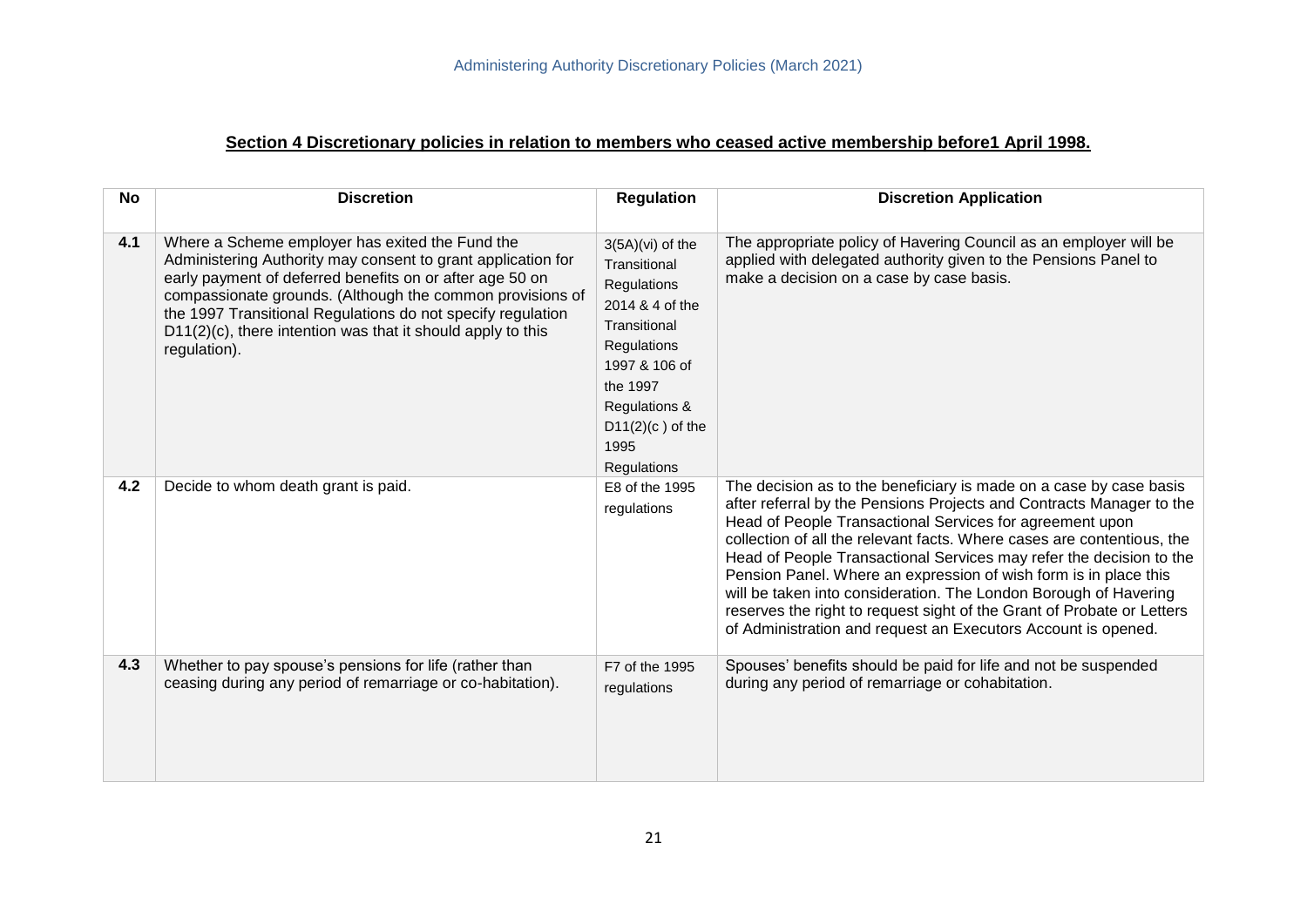| 4.4 | Decide to treat child (who has not yet reached the age of 23)<br>as being in continuous education or vocational training<br>despite a break.                              | Schedule 1 of<br>the 2013<br>Regulations &<br>$17(9)(a)$ of the<br>Transitional<br>Regulations<br>2014          | Delegated authority is given to the Head of People Transactional<br>Services to make a decision on a case by case basis.                                                                                                                                                                                                                          |
|-----|---------------------------------------------------------------------------------------------------------------------------------------------------------------------------|-----------------------------------------------------------------------------------------------------------------|---------------------------------------------------------------------------------------------------------------------------------------------------------------------------------------------------------------------------------------------------------------------------------------------------------------------------------------------------|
| 4.5 | Apportionment of children's pension amongst eligible<br>children.                                                                                                         | $G11(1)$ of the<br>1995 regulations                                                                             | Delegated authority is given to the Pensions Panel to make a<br>decision on a case by case basis.                                                                                                                                                                                                                                                 |
| 4.6 | Pay child's pension to another person for the benefit of the<br>child.                                                                                                    | $G11(2)$ of the<br>1995 regulations                                                                             | Delegated authority is given to the Pensions Panel to make a<br>decision on a case by case basis.                                                                                                                                                                                                                                                 |
| 4.7 | Abatement of pensions following re-employment.                                                                                                                            | $3(13)$ of the<br>Transitional<br>Regulations &<br>70(1) & 71(4)(c)<br>of Administration<br>Regulations<br>2008 | The revised policy from 1 April 2014 is to not abate or reduce the<br>pensions of former members who become re-employed with regard to<br>any period of membership before that date. Abatement of pension<br>payable should continue in respect of any pensioner member who<br>gained further employment covered by the LGPS before 1 April 2014. |
| 4.8 | Decide procedure to be followed by admin authority when<br>exercising its stage two IDRP functions and decide the<br>manner in which those functions are to be exercised. | $76(4)$ of the<br>2013<br>Regulations &<br>23 of the<br>Transitional<br>Regulations<br>2014                     | Delegated authority is given to the Pensions Panel to make a<br>decision on a case by case basis and following the procedure in the<br>published IDRP policy.                                                                                                                                                                                     |
| 4.9 | Whether administering authority should appeal against<br>employer decision (or lack of a decision)                                                                        | 79 of the 2013<br>Regulations &<br>23 of the<br>Transitional<br>Regulations<br>2014                             | Delegated authority is given to the Pensions Panel to make a<br>decision on a case by case basis.                                                                                                                                                                                                                                                 |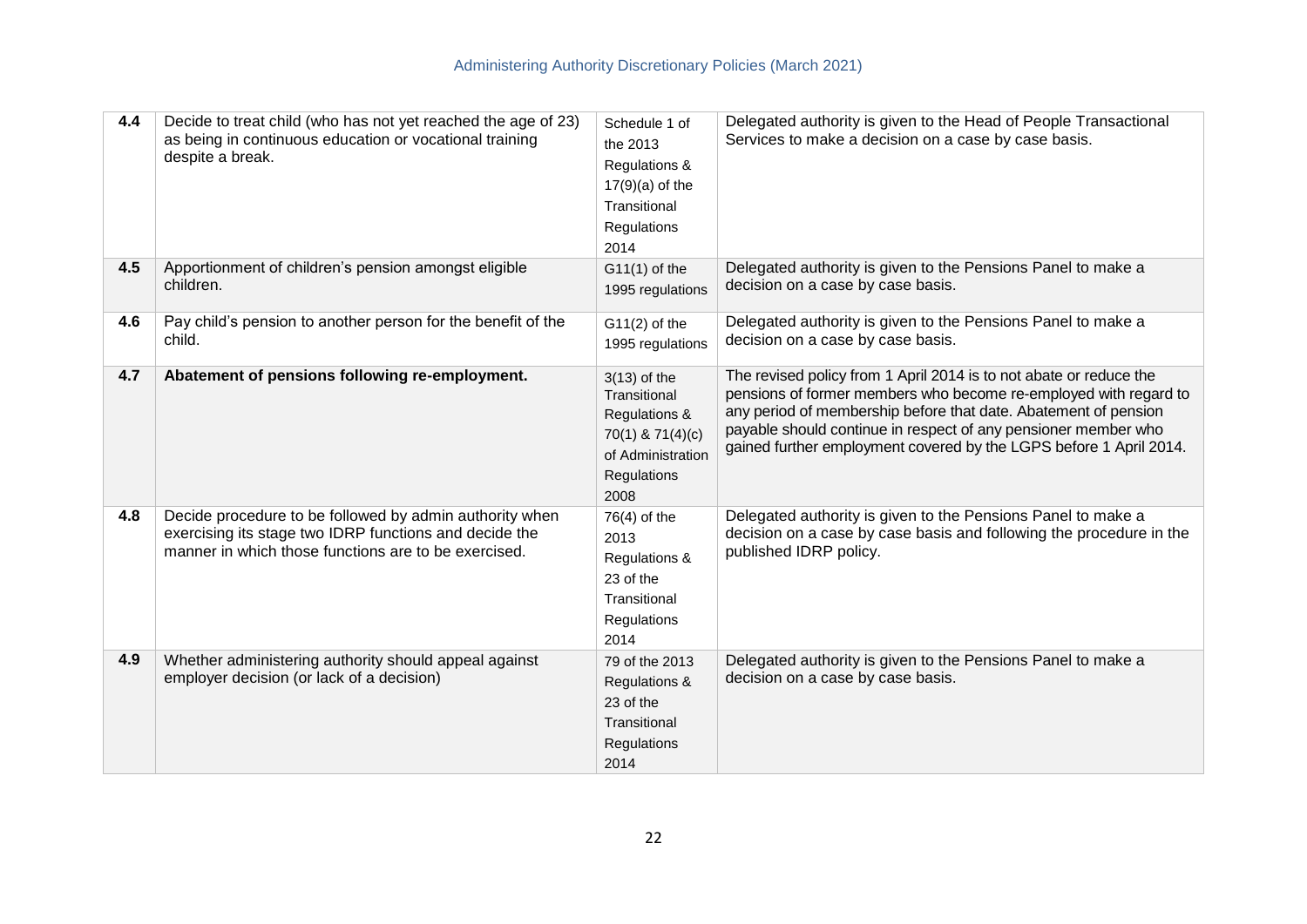| 4.10 | Specify the information to be supplied by employers (who have<br>made a stage 1 IDRP determination) to enable the<br>administering authority to discharge its functions. | $80(1)(b)$ of the<br>2013<br>Regulations<br>& 22(1) & 23 of<br>the Transitional<br>Regulations<br>2014 | In line with any future Pensions Administration Strategy, having<br>regard to regulatory requirements and best practice. Where required<br>delegated authority is given to the Head of People Transactional<br>Services to make a decision on a case by case basis. |
|------|--------------------------------------------------------------------------------------------------------------------------------------------------------------------------|--------------------------------------------------------------------------------------------------------|---------------------------------------------------------------------------------------------------------------------------------------------------------------------------------------------------------------------------------------------------------------------|
|------|--------------------------------------------------------------------------------------------------------------------------------------------------------------------------|--------------------------------------------------------------------------------------------------------|---------------------------------------------------------------------------------------------------------------------------------------------------------------------------------------------------------------------------------------------------------------------|

(Section 5 has no Administering Authority Discretions)

#### **Section 6 Discretionary policy under the Local Government (Early Termination of Employment) (Discretionary Compensation) (England and Wales) Regulations 2000 (as amended).**

| <b>No</b> | <b>Discretion</b>                                                                            | Regulation | <b>Discretion Application</b>                                                                     |
|-----------|----------------------------------------------------------------------------------------------|------------|---------------------------------------------------------------------------------------------------|
| 6.1       | Agree to pay annual compensation on behalf of employer and<br>recharge payments to employer. | 31(2)      | Delegated authority is given to the Pensions Panel to make a<br>decision on a case by case basis. |

(Sections 7 & 8 have no Administering Authority Discretions and section 9 is only applicable to Wales)